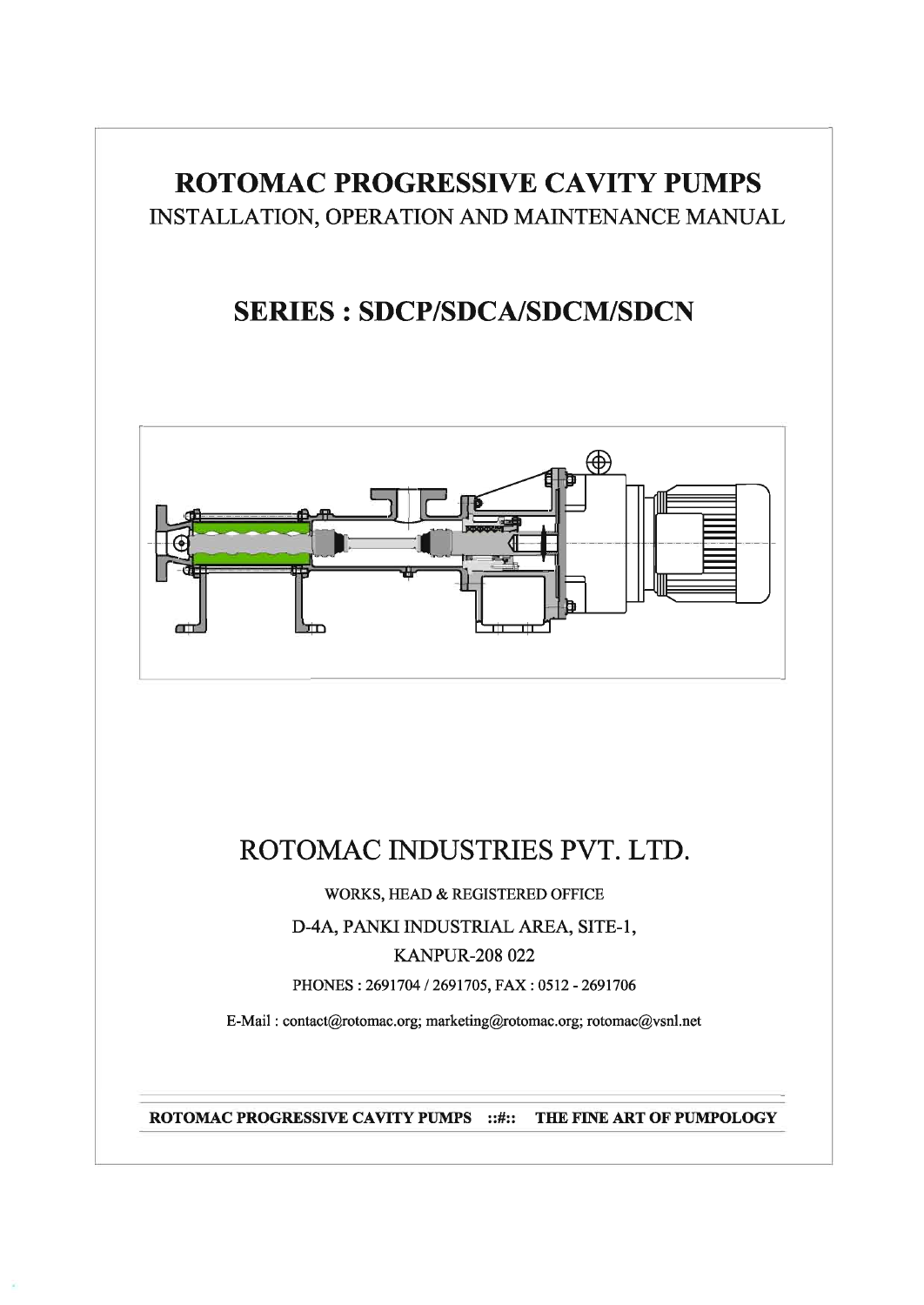# ROTOMAC PROGRESSIVE CAVITY PUMPS INSTALLATION, OPERATION AND MAINTENANCE MANUAL 'SDCP/SDCA/SDCM/SDCN' SERIES PUMPS



| <b>SI. No.</b>  | <b>Table of Contents</b>                                                  | Page           |
|-----------------|---------------------------------------------------------------------------|----------------|
| $\mathbf{1}$ .  | <b>SPECIFICATION</b>                                                      | 1              |
| 2.              | <b>IMPORTANT NOTES</b>                                                    | $\overline{2}$ |
| $\mathbf{3}$    | <b>INSTALLATION &amp; SAFETY RECOMMENDATIONS</b>                          | $\mathfrak{D}$ |
| 4.              | PRE-OPERATIVE CAUTIONS                                                    | $\overline{c}$ |
| 5.              | STARTUP AND ROTATION                                                      | 3              |
| 6.              | <b>GENERAL INFORMATION ON GLAND PACKING YOKE SHAFT &amp; COUPLING ROD</b> | 3              |
| 7 <sub>1</sub>  | <b>DISMANTLING</b>                                                        | 4              |
| 8.              | <b>REASSEMBLY</b>                                                         | $5-6$          |
| 9.              | MECHANICAL SEAL & ASSEMBLY                                                | $7 - 8$        |
| 10.             | <b>MAINTENANCE AND SERVICE</b>                                            | 9              |
| 11 <sub>1</sub> | <b>FAULT FINDING &amp; REMEDYING</b>                                      | $10-11$        |
| 12.             | EXPLODED VIEW OF PUMP ASSEMBLY & PARTS LIST                               | $12 - 13$      |
| 13.             | <b>STANDARD PARTS DETAILS</b>                                             | 14             |
| 14.             | <b>RECOMMENDED SPARES</b>                                                 | 15             |

ROTOMAC PROGRESSIVE CAVITY PUMPS :: #:: THE FINE ART OF PUMPOLOGY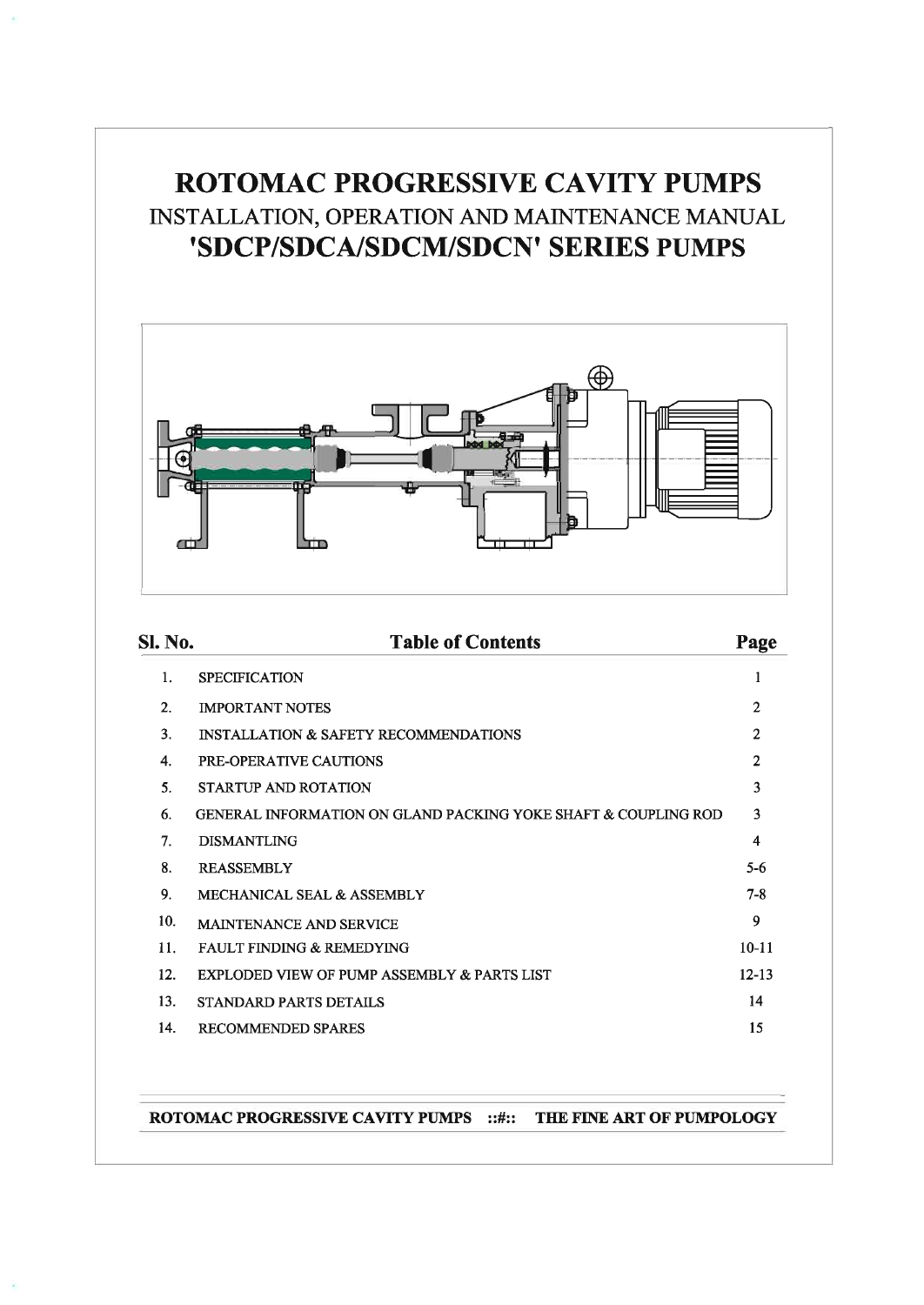# **OPERATION AND MAINTENANCE MANUAL 'SDCP/SDCA/SDCM/SDCN' SERIES 'ROTOMAC' PUMPS** Page: 01

# **1**. **SPECIFICATION**

- 1.1 **BASICS:** Screw Pumps are a special type of Positive Displacement Pumps in which flow through the Pumping elements is truly axial. The liquid is carried between screw threads on one or more rotors and is displaced axially as the screws rotate & mesh. In all other rotary pumps the liquid is forced to travel circumferentially, thus giving the screw pump with its unique axial flow pattern and low internal velocities, a number of advantages in many application where liquid agitation or churning is objectionable. The Single Screw Pump exists only in a limited number of configurations. The rotor thread is eccentric to the axis of rotation and meshes with internal threads of the stator (rotor housing), alternatively the stator is made to wobble along the pump centerline.
- 1.2 **THEORY:** In screw pumps, it is the intermeshing of the threads & close fit of the surrounding housing which create one or more sets of moving seals between pump inlet  $\&$  outlet. These sets of seals act as a labyrinth & provide the screw pump with its positive pressure capability. The successive sets of seals form fully enclosed cavities, which move continuously from inlet to outlet. These cavities trap liquid at the inlet & carry it along to the outlet, providing a smooth flow.
- 1.3 **DESIGN CONCEPTS:** The pressure gradient in the pump element of all types of screw pumps produces various hydraulic reaction forces. The mechanical and hydraulic techniques employed for absorbing these reaction forces are among the fundamental differences in the type of screw pumps produced by various manufacturers. Another fundamental difference lies in the method of engaging or meshing the rotors and maintaining the running clearances between them.

# **1.4 SCOPE**

- 1.4.1 **'SDCP/SDCA/SDCM/SDCN'** Series **'ROTOMAC'** Pumps are used for handling viscous / non viscous fluids, and pulped material in suspension. It is an ideal pump for metering and dosing. This series of pumps are deployed in various industries, like, bulk explosives  $\&$  emulsions, chemical  $\&$  process, canning, edible oils, effluent & sewage treatment, electronics, engineering, fertilizer, paper, paint & varnish, petrochemical, soap & detergent, sugar mills & distilleries, starch factories, etc.
- 1.4.2 These type of **'ROTOMAC'** Pumps are constructed in good quality gray cast iron and the rotating parts generally of Nickel Chrome Steel, hardened and hard chrome plated to withstand wear and abrasion. Stainless Steel rotating as well as housing parts are used for normal corrosive fluids and the rotor scroll as well as the shaft under gland are being hard chrome plated for abrasive duties.

# **1.5 DUTY CONDITIONS:**

 **'SDCP/SDCA/SDCM/SDCN'** Series **'ROTOMAC'** Pumps should be installed only on specific duties for which they have been supplied. In case pumps are required to be used for other applications, manufacturer's prior recommendation should be sought in the interest of safety, plant efficiency and the pump life.

| Approvals | Date              | Name  | o۰<br>Signature | <b>Revision</b> I<br>- -<br>$\bf{0}$<br>No.: |
|-----------|-------------------|-------|-----------------|----------------------------------------------|
| Approved  | 2014<br>21.<br>09 | л.ч.  | SQ.             | $\sim$ $\sim$<br>Document No.:               |
| Released  | 92014<br>01.09    | л. О. | SQ.             | RIPI<br>$\&$ MM<br>$-14$                     |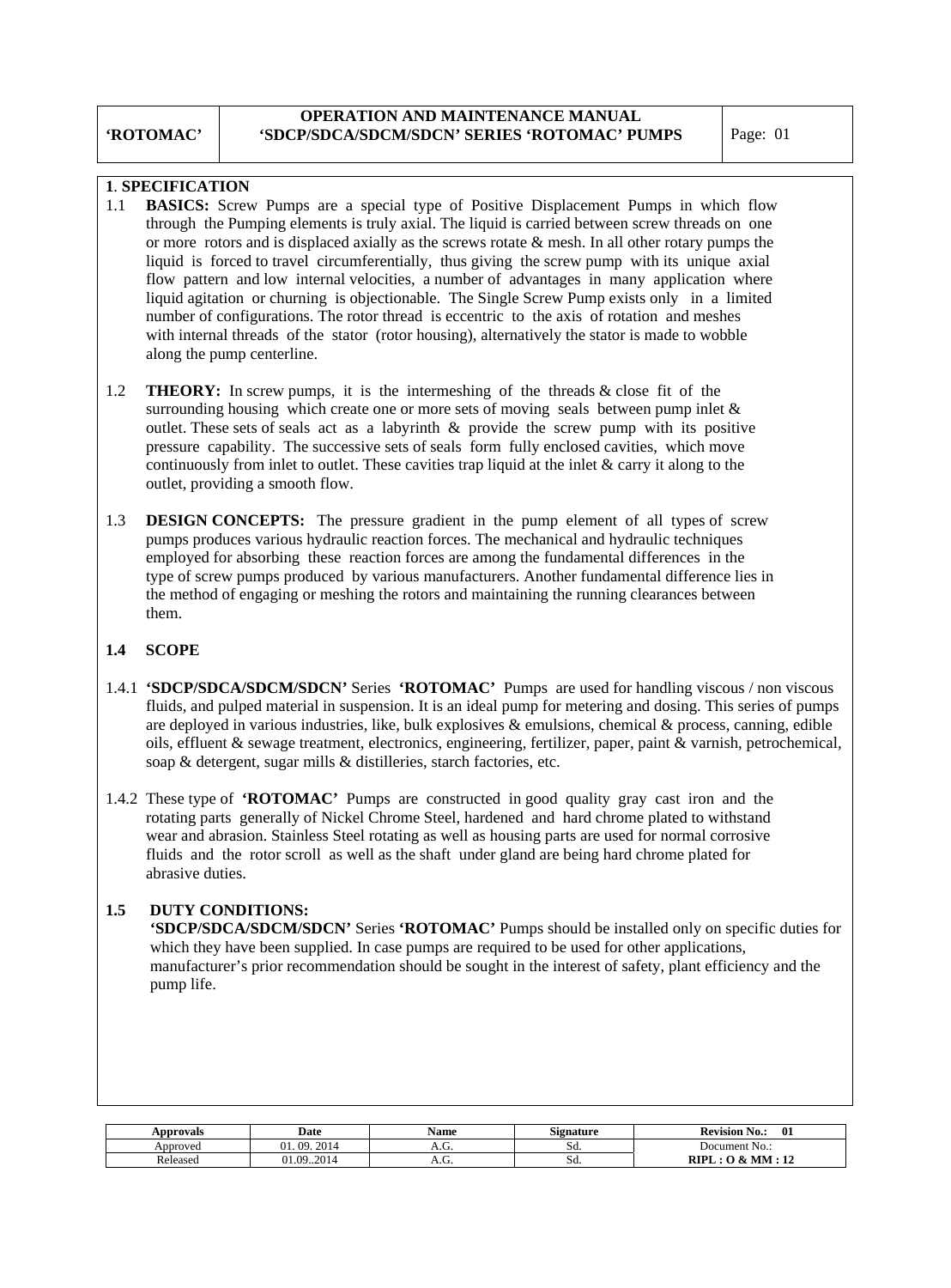# **OPERATION AND MAINTENANCE MANUAL 'SDCP/SDCA/SDCM/SDCN' SERIES 'ROTOMAC' PUMPS** Page: 02

# **2 IMPORTANT NOTES**

**'ROTOMAC'** 

- 2.1 In order to achieve reliable performance and long service life, the pump must be checked and maintained at regular intervals, strictly according to the instructions.
- 2.2 These instructions should be placed at the disposal of operating and maintenance staff and should be carefully followed.
- 2.3 The manufacturer do not take any responsibility for damage occurring due to non-observance of these operating instructions.
- 2.4 Warning Plates on the pump showing correct direction of rotation, warning against Dry Running, must always be observed and kept completely legible.

# **3 INSTALLATION AND SAFETY RECOMMENDATIONS**

- 3.1 **'SDCP/SDCA/SDCM/SDCN'** Series **'ROTOMAC'** Pumps must be installed with their base plates mounted on a flat surface, grouted and bolted, thus ensuring firm fixing and reduction in noise and vibration. Sufficient space is to be left for removal of the stator during the maintenance work.
- 3.2 All pipe works should be independently supported to avoid any load on the pump.
- 3.3 To eliminate vibration, the pump must be checked for proper alignment with the drive unit before and after the pipe fittings. Maximum permitted misalignment tolerances for a standard installation are – Radial Shift: 1 % of the largest external diameter in the pump assembly and the Angular Misalignment:  $\pm 1^{\circ} 30'$

 It is recommended that a vacuum gauge be fitted to the pump suction branch and a pressure gauge fitted to the delivery branch to facilitate continuous monitoring of the pump operating conditions.

- 3.4 When motor is being wired and checked for direction of rotation, it must be decoupled from the pump to prevent dry running. Wiring works of all electrical equipments should be carried out by qualified personnel and complied with the relevant national regulations.
- 3.5 Care must be taken to protect all electrical items from oil and water.
- 3.6 Pump Safety Devices are to be ensured in place before starting the pump.

## **4 PRE-OPERATIVE CAUTIONS**

- 4.1THE 'ROTOMAC' PROGRESSIVE CAVITY PUMPS SHOULD NEVER BE RUN IN A DRY CONDITION, EVEN FOR A FEW REVOLUTIONS AS THIS WILL DAMAGE THE RUBBER STATOR.
- 4.2 AS THE PUMP REQUIRES HIGH STARTING TORQUE, USE OF ONLY DIRECT-ON-LINE STARTER IS RECOMMENDED WITH SQUIRREL CAGE INDUCTION MOTOR.
- 4.3 'ROTOMAC' PROGRESSIVE CAVITY PUMPS SHOULD NEVER BE STARTED AGAINST CLOSED VALVES.

| Approvals | Date                      | <b>Name</b> | $\sim$<br>Signature | 01<br><b>Revision</b><br>N0.:      |
|-----------|---------------------------|-------------|---------------------|------------------------------------|
| Approved  | 2014<br>01<br>$^{\Omega}$ | A.V.        | SG.                 | Document No.:                      |
| Released  | $-2014$<br>.09            |             | Sd.                 | DIDI<br>MM<br>$\overline{1}$<br>rш |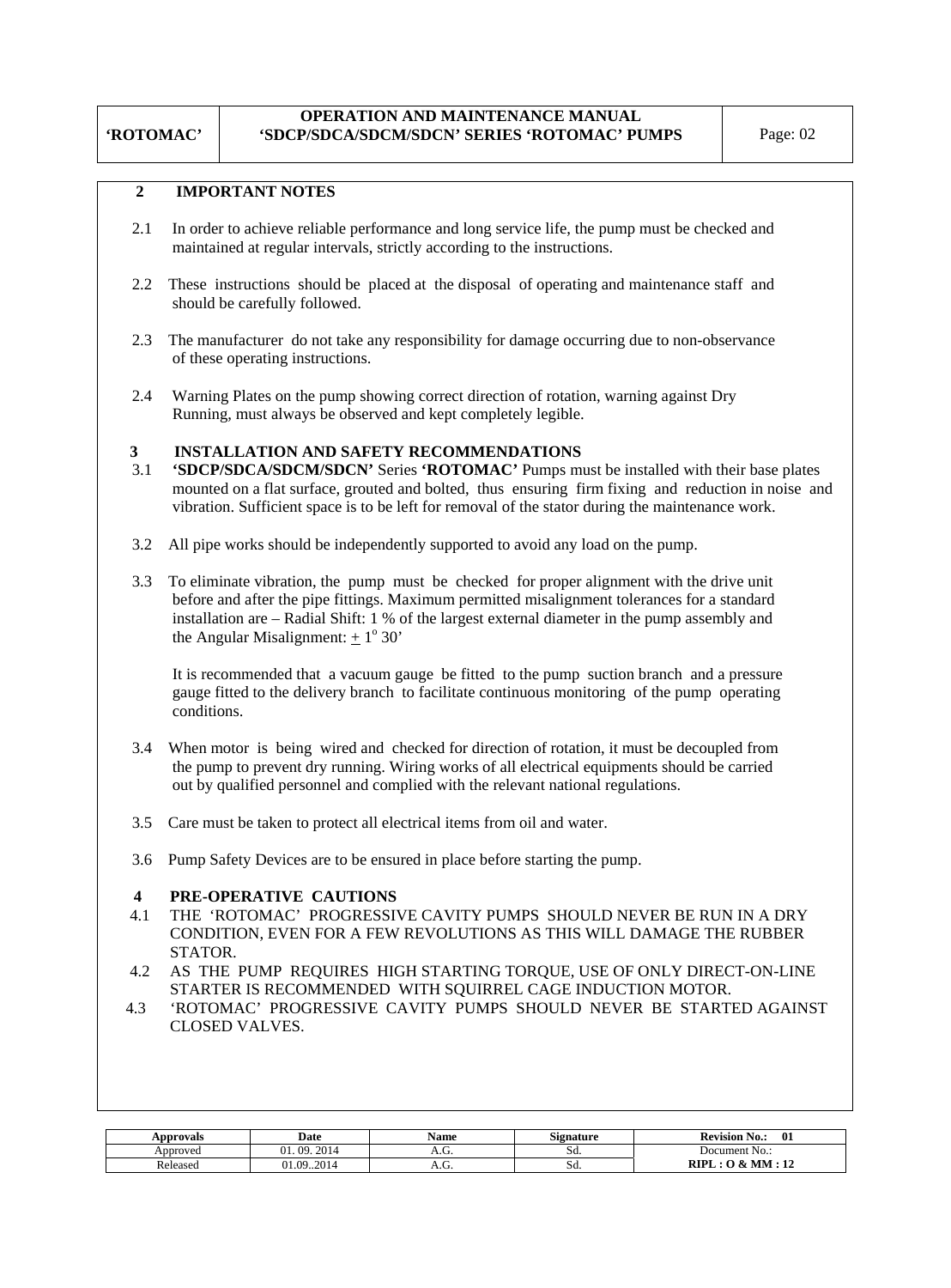# **OPERATION AND MAINTENANCE MANUAL 'SDCP/SDCA/SDCM/SDCN' SERIES 'ROTOMAC' PUMPS** Page: 03

# **5. START**-**UP AND ROTATION**

- 5.1 The Pump Housing (01) must be filled with the relevant pumping media before starting. In case of high viscosity media, fill with a liquid. This initial filling is not for priming purpose; but to provide the necessary lubrication to the rubber stator until the pump primes itself.
- 5.2 When the pump is stopped, sufficient product is trapped in, to provide lubrication for the next starting, but if the pump is lying idle or it has been dismantled for servicing / relocation, the pump must be filled with relevant product and given a few turns by hand before starting.
- 5.3 **'SDCP/SDCA/SDCM/SDCN' Series 'ROTOMAC'** Pumps are normally arranged for counterclockwise rotation (viewing from the driving end) which results in the flange nearer to the driving end, being the suction. Pumps fitted with direction dependent seals should never be run in the opposite direction of the rotation arrow. In case where necessary, it is advisable to contact the Factory, to run the pump in the reverse direction so as to bring the delivery at the driving end.
- 5.4 Open the valves before starting the pump. Never run the pump against a closed outlet or inlet valve!
- 5.5 If the pump is having Mechanical Seal shaft sealing arrangement, connect the supply lines for the flushing and quenching fluids before the pump is put into operation.

# **6. GENERAL INFORMATION**

## 6.1 **STUFFING BOX**/**GLAND PACKING:**

 The packing is provided to arrest the entry of air in the system when the pump is under suction, and leakage of the product when the pump is under pressure. The Gland (04) should be tightened sufficiently with the help of the gland nuts  $(30)$  just to prevent the entry of air / leak when the pump is in operation. A slight drip from the gland (04) when the gland is working under pressure does not harm; but ensures lubrication of the packing. The Gland packing is not to be over tightened.

## 6.2 **YOKE SHAFT:**

 Yoke Shaft (07) is manufactured as one solid piece with yoke head, to carry the Universal Joint, which ensures a true concentric motion and does not disturb the gland packing/mechanical seal during operation.

## 6.3 **COUPLING ROD/AUGER CUM COUPLING ROD:**

Extra long Coupling Rod/Auger Cum Coupling Rod/Auger cum Coupling Rod/Auger Cum Coupling Rod (09), connecting shaft to the rotor, minimize the wear and tear of the universal joints and increase the life of the pumps.

| Approvals | Date                     | Name       | $\sim$<br>Signature | -01<br>-<br><b>Revision</b><br>No.:               |  |
|-----------|--------------------------|------------|---------------------|---------------------------------------------------|--|
| Approved  | 2014<br>$^{\circ}$<br>na | $\cdots$ . | IJU.                | Document No.:                                     |  |
| Released  | 2014<br>$^{\circ}$<br>ΛQ | A.V.       | JЧ.                 | MM<br>RIPI<br>$\rightarrow$<br>₽.<br>$\mathbf{H}$ |  |

# **'ROTOMAC'**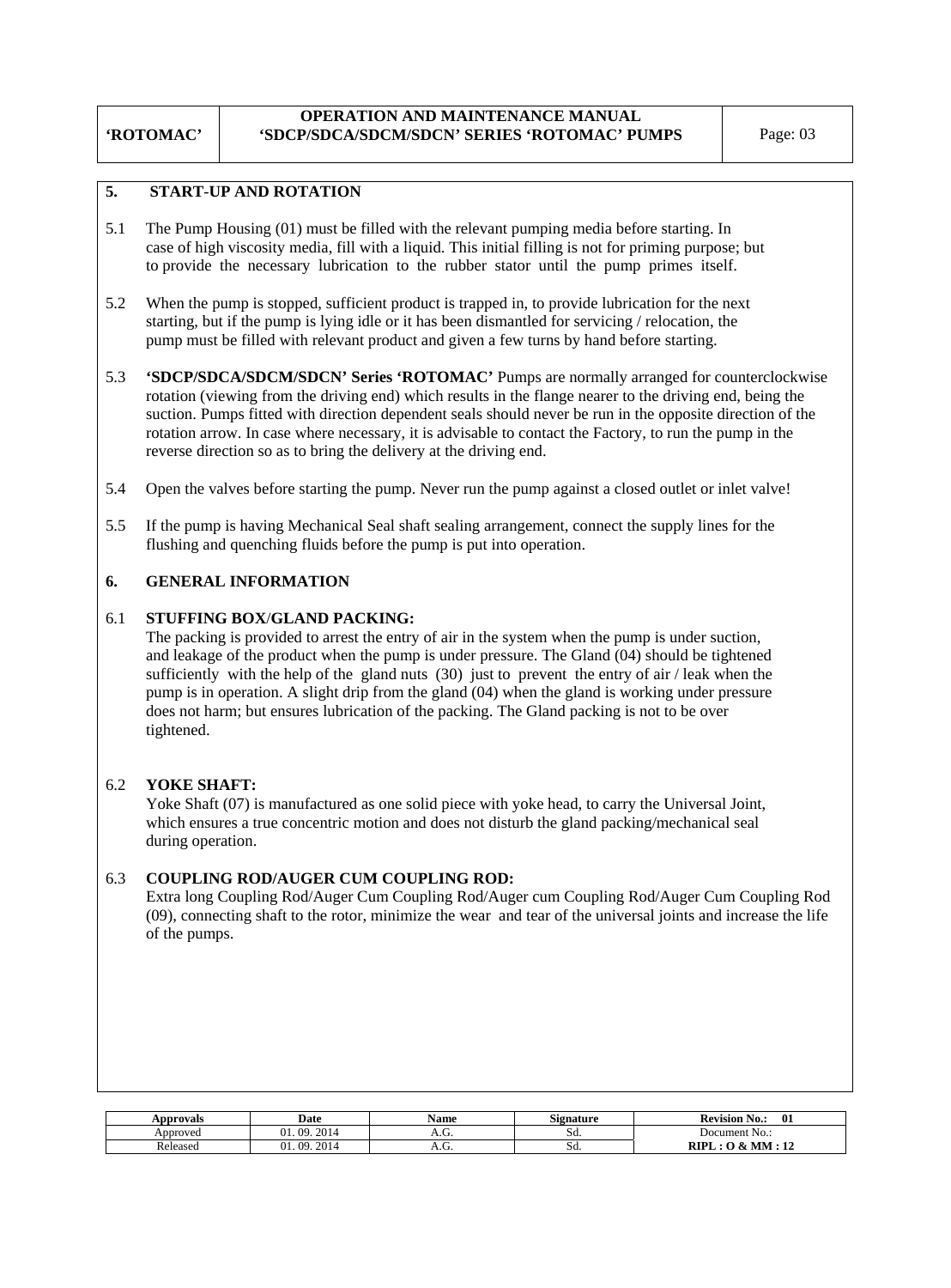#### **'ROTOMAC' OPERATION AND MAINTENANCE MANUAL 'SDCP/SDCA/SDCM/SDCN' SERIES 'ROTOMAC' PUMPS** | Page: 04

# **7. DISMANTLING:**

- 7.1 Unscrew the 4 domed nuts (25) fitted to the Tie Rods (22) and remove the End Cover (02). Unscrew the Hex. Head Bolts clamping the Support Plate (41) to the Base Plate and remove. Unscrew the Tie Rods (22) from the Pump Housing (01). {For selected sizes, after loosening the Hex. Nuts (42&43 ) unscrew the Hex. Nuts (42) and loosen the middle Support Plate (\*41). Unscrew the Tie Rods (22) from the Pump Housing (01). Withdraw the Support Plate (41)}
- 7.2 Hold the Yoke Shaft (07) and unscrew the Bonded Stator (14). If the stator offers some resistance, pour a little water through the opening to ease out this stiffness.
- 7.3 Unscrew the 4 Hex. nuts (24 &25) holding the Pump Housing (01) to the Body (37) and withdraw the Pump Housing (01).
- 7.4 Slip back the both the Boot Seal Retainer (13) from the Boot Seal over the Coupling Rod/Auger Cum Coupling Rod (09). Slip back the Pin Retainer Sleeve (12) and the Boot Seal (18) from its groove and slide them over the Coupling Rod/Auger Cum Coupling Rod (09) from the rotor end. Knock out the Coupling Rod Pin (10) and withdraw the Rotor (08). Remove the 'O' Rings (17) from the rotor head.
- 7.5 Execute the above procedures as applicable at the other end of the Coupling Rod/Auger Cum Coupling Rod and withdraw the Coupling Rod/Auger Cum Coupling Rod (09) from the Yoke Shaft (07) head. Remove the Pin Retainer Sleeve (12), Boot Seal (18) and the Boot Seal Retainer (13) from the Coupling Rod/Auger Cum Coupling Rod (09). Remove the O-Rings (16) for Coupling Rod/Auger Cum Coupling Rod for possible replacement.
- 7.6 Slide the Water Thrower (19) from the groove and knock out the Yoke Pin (28) from the Yoke Shaft (07) holding the Prime Mover Shaft. Draw out the Yoke Shaft (07) from the Prime Mover Shaft alongwith the Stuffing Box (03), Gland (04) and the Water Thrower (19).
- 7.7 Slip out the Water Thrower (19) and draw out the Stuffing Box (03) alongwith the Gland (04) from the Yoke Shaft (07). Remove the O Ring (15) from the face of the Stuffing Box (03) to replace the same .
- 7.8 **OPTIONAL:** Slide the Water Thrower (19) from the groove and knock out the Yoke Pin (28) from the Yoke Shaft (07) holding the Prime Mover Shaft. Draw out the Yoke Shaft (07) from the Prime Mover Shaft alongwith the Mech. Seal Housing (05), Mech. Seal (21), O-Ring for Seal Clamping Plate (33), Seal Clamping Plate (06) and the Water Thrower (19). Slip out the Water Thrower (19) and unscrew the 4 Hex Head Bolts (32) from the Seal Clamping Plate (06). Unscrew the grub screws holding the Mech. Seal (20) at the preset distance to the Yoke Shaft (07) and slide out the Mech. Seal (21) alongwith the Seal Clamping Plate (06).
- 7.9 Remove the O Rings (16&17) from the Coupling Rod/Auger Cum Coupling Rod (09), Rotor (14) head and Yoke Shaft (07) head for possible replacement while assembling.
- 7.10 If only the Prime Mover (44) is to be removed for servicing, the same can be dismantled without dismantling the pump. Slide the Water Thrower (19) from the groove and knock out the Yoke Pin (28) from the Yoke Shaft (07) holding the Prime Mover Shaft. and unscrew the 4 hex head bolts, nuts & spring washers (38,39&40) assembling the Body (37) to the Prime Mover (44) flange. Draw the Prime Mover from the Yoke Shaft (07) for servicing. Reverse the procedure for assembling.
- 7.11 Unscrew the Hex Nuts (30&31) holding the Gland (04) and remove the same from the Stuffing Box (03). Remove the Gland Packing (20) from inside the Stuffing Box (03) for replacement while assembling.

| Approvals | Date              | Name | $\sim$<br>Signature | -01<br><b>Revision</b><br>No.: |  |  |
|-----------|-------------------|------|---------------------|--------------------------------|--|--|
| Approved  | 2014<br>ng<br>Λ1  | л.ч. | SQ.                 | Document No.:                  |  |  |
| Released  | 2014<br>09.<br>01 | л.ч. | Sa.                 | RIPI<br>MМ<br>$\sim$           |  |  |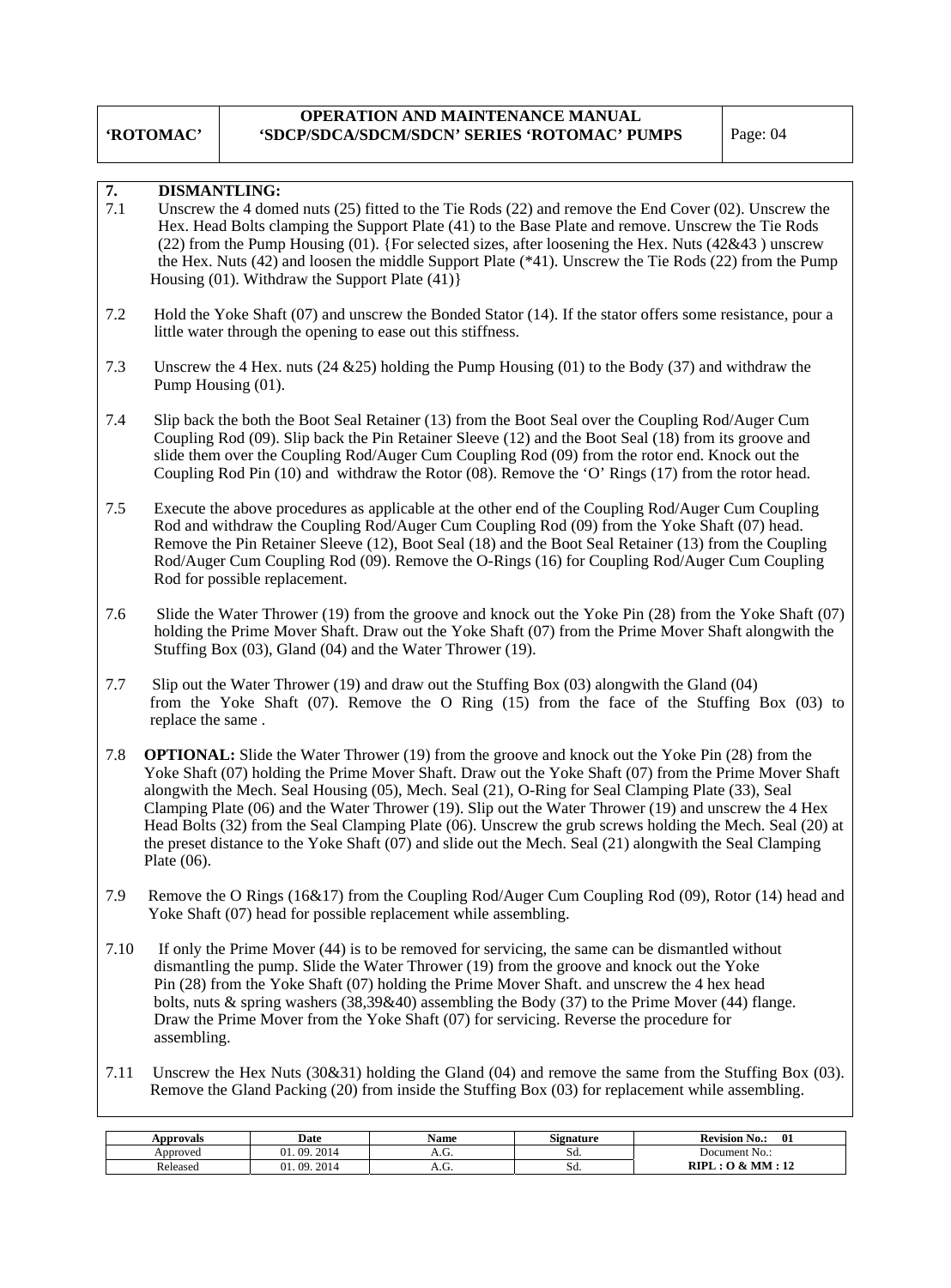#### **'ROTOMAC' OPERATION AND MAINTENANCE MANUAL 'SDCP/SDCA/SDCM/SDCN' SERIES 'ROTOMAC' PUMPS** Page: 05

|  |  | <b>8.</b> REASSEMBLY: To reassemble the pump, please follow the procedure as detailed below: |  |  |  |  |
|--|--|----------------------------------------------------------------------------------------------|--|--|--|--|
|--|--|----------------------------------------------------------------------------------------------|--|--|--|--|

- 8.1 Assemble the Body (37) to the Prime Mover (40) flange with the 4 hex head bolts, nuts & spring washers (38,39&40) ensuring right position of the Motor connection terminal in relation to the base of the Body (37).
- 8.2 Assemble Stuffing Box with Gland (03 & 04) / Mechanical Seal with Housing/Seal Clamping Plate (05 & 06) over the Yoke Shaft (07) close to the shaft head. Slide the Water Thrower (19) over the Yoke Shaft (07) after the Gland (04)

**OPTIONAL:** In case of shaft sealing by Mechanical Seal, reverse the procedure explained in 7.8

- 8.3 Fill-in the required size & rings of Gland Packing (20) inside the Stuffing Box (03). Assemble the Gland (04) on to the Stuffing Box Studs (29) and tighten the Gland (04) as required with the Hex Nuts placing the Spring Washer in between (30&31).
- 8.4 Slide the Yoke Shaft, Stuffing Box/Mech Seal Housing, Gland/Seal Clamping Plate & Water Thrower (07,03/05,04/06 & 19) assembly onto the Prime Mover (44) shaft till the Yoke Shaft (07) butts to the step of the Prime Mover shaft. Align the holes of the Yoke Shaft (07) and the Prime Mover shaft. Insert the Yoke Pin (28) and slide the Water Thrower (19) over the Yoke Shaft (07) groove to retain the Yoke Pin (28).
- 8.5 First place 2 Nos. Boot Seal Retainers (13) and then 2 Nos. Boot Seals (18) facing away each other onto the Coupling Rod/Auger Cum Coupling Rod (09) body.
- 8.6 Place 2 Nos. O Rings (16) on the neck of the Coupling Rod/Auger Cum Coupling Rod (09) on both the ends.
- 8.7 Place the small side of the Boot Seals (18) in their respective grooves on both ends of the Coupling Rod (09) and place the Boot Seal Retainers (13) in place one each over the Boot Seals (18) to retain the Boot Seals (18) in their grooves. Fold the bigger end of the Boot Seals (17) to their back and keep.
- 8.8 Place 2 O-Rings (17) for Pin Retainer Sleeve in their grooves on the head of the Yoke Shaft (07). Place some Grease in the bore of the yoke shaft head
- 8.9 Place 2 Nos. Pin Retainer Sleeves (12) over the body of the Coupling Rod/Auger Cum Coupling Rod (09) and offer one end of the Coupling Rod/Auger Cum Coupling Rod (09) to the Yoke Shaft (07) head. Aligning the holes on the Coupling Rod/Auger Cum Coupling Rod (09) and the Yoke Shaft (07) insert the Coupling Rod Pin (10) in place.

| Approvals       | Date                                           | <b>Name</b> | o۰<br>Signature | $\mathbf{0}$<br><b>Revision No.:</b> |
|-----------------|------------------------------------------------|-------------|-----------------|--------------------------------------|
| Approved        | 2014<br>Λ1<br>na<br>∠ບ⊥⊐                       | .           | IJU.            | Document No.:                        |
| <b>Released</b> | $\mathbf{A}$ $\mathbf{A}$<br>$^{\Omega}$<br>ΩO | . ت.        | ou.             | וחזמ<br>$\rightarrow$<br>мм          |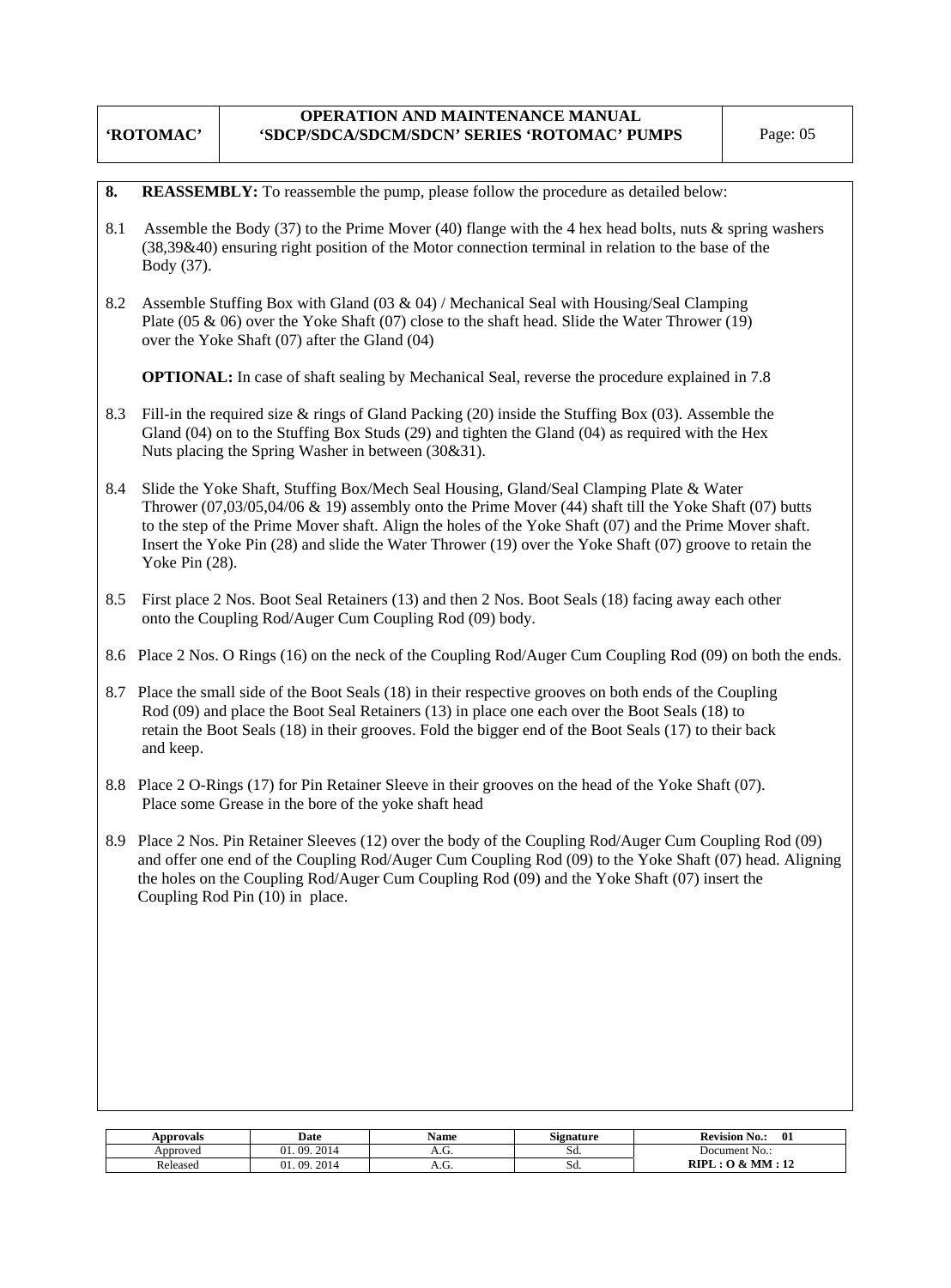#### **REASSEMBLY (Contd.)**  $\mathbf{R}$

- 8.10 Unfold the bigger of the Boot Seal (18) and mount the same in the front groove on the Yoke Shaft (07) head. Slide the Pin Retainer Sleeve (12) over the Yoke Shaft (07) head.
- 8.11 Connect the other end of the Coupling Rod/Auger cum Coupling Rod (09) to the Rotor (08) head adopting the same procedures as applicable/described in 8.8, 8.9 & 8.10.
- 8.12 Keeping the Suction Port on top, offer the Pump Housing (01) with 'O' Ring (15) in its position on the face of the Stuffing Box (03) to the Body (37) and assemble the Pump Housing (01) with the 4 Studs, Hex Nuts ans Spring Washers (23, 24 & 25).
- 8.13 Wet the Bonded Stator (14) and thread it over the Rotor (08). Home the Bonded Stator in position in the Pump Housing  $(01)$ .
- 8.14 Screw the 4 Tie Rods (22) in the Pump Housing (01)
- 8.15 Insert the Spring Washers (43) after the Hex. Nuts (42) was placed in position on the bottom 2 Tie Rods (22), insert the Support  $(41)$  and the End Cover  $(02)$  over the Tie Rod end  $(22)$  and secure them with the Domed Nuts/Sp. Washers (26/27).
- 8.16 Insure that the positions of the Pump Housing (01) and Body (37), the Stator With the Pump Housing (01), and the End Cover  $(02)$  with the Stator $(14)$  are correct.
- 8.17 Recheck that all the fasteners are fully tightened and completeness of the parts as per exploded view of the Pump assembly drawing of ' SDCP/SDCA/SDCM/SDCN' series of 'ROTOMAC' Progressive Cavity Pumps.
- 8.18 Care should be taken while replacing the Coupling Rod Bushes. The elongated holes in the bushes must face each other and fall-in line with the length of the Coupling Rod. The right method of fitting / pressing the Coupling Rod Bushes in the Coupling Rod is shown as below:

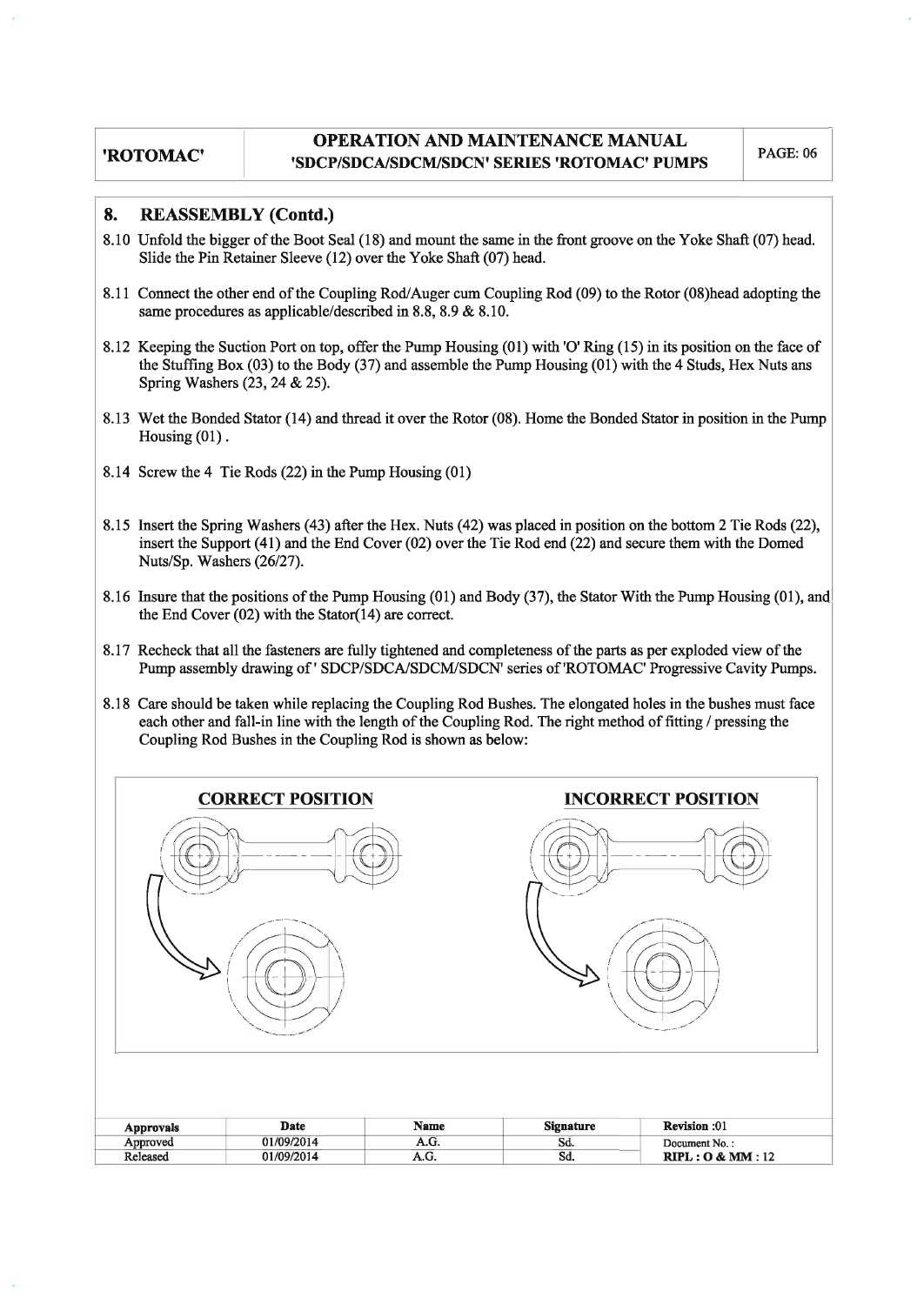# **OPERATION AND MAINTENANCE MANUAL 'SDCP/SDCA/SDCM/SDCN' SERIES 'ROTOMAC' PUMPS** Page: 07

# **9. MECHANICAL SEAL (OPTIONAL)**

- 9.1 Mechanical Seal (21) is fitted over the Yoke Shaft (07) encased in the Mech. Seal Housing (05) and the static seal ring ( lapped face facing forward ) in the recess of the Seal Clamping Plate(06).
- 9.2 Mechanical seal gives a perfect leak-proof joint. The seals are pre-loaded and assembled to give maximum efficiency. Care should be taken not to drop or scratch the lapped faces as this will render them incapable of forming a perfect seal.
- 9.3 Single Mechanical Seals work without additional equipments except for operating them with a rinsing or cooling system as required for the pumping medium.
- 9.4 **RINSING:** In case of rinsing as per API 610, Appendix D, Plan 32, where the media is having solids a clear rinse is fed in near the area of sliding surface which keeps the medium away from the seals. The pressure of the rinse is greater than that of the medium and sufficient in quantity.
- 9.5 **QUENCHING:** In case of quenching as per API 610, Appendix D, Plan 62, Quenching is commonly used in sealing engineering that applies a non pressurized external fluid to the atmospheric side of a mechanical seal. The quenching is applied when a single mechanical seal will not work or only to a limited extent without auxiliary measures.
- 9.6 **FITTING & REMOVAL OF MECHANICAL SEALS:** Remove the bolts holding the seal clamping plate to the mechanical seal housing. Withdraw the seal housing and unscrew the grub screw holding the Mechanical Seal to the shaft. Slide out the seal clamping plate and carefully push out the seal face.
- 9.7 Assembling of the seal is reversal of the above said procedure. Care is to be exercised for cleanliness and avoiding of foreign bodies in between the seal faces sliding surfaces. While assembling the seal on the shaft, apply some glycerine to the Yoke Shaft.

| ⊾pprovals | Date                            | Name | <b>Signature</b> | 01<br><b>Revision No.:</b>              |
|-----------|---------------------------------|------|------------------|-----------------------------------------|
| Approved  | 2014<br>$^{\circ}$<br>$\Omega$  | A.V  | SQ.              | Document No.:                           |
| Released  | 201.<br>$^{\circ}$<br>∩Q<br>201 |      | Sa.              | RIPI<br>MM<br>12<br>. .<br>$\mathbf{r}$ |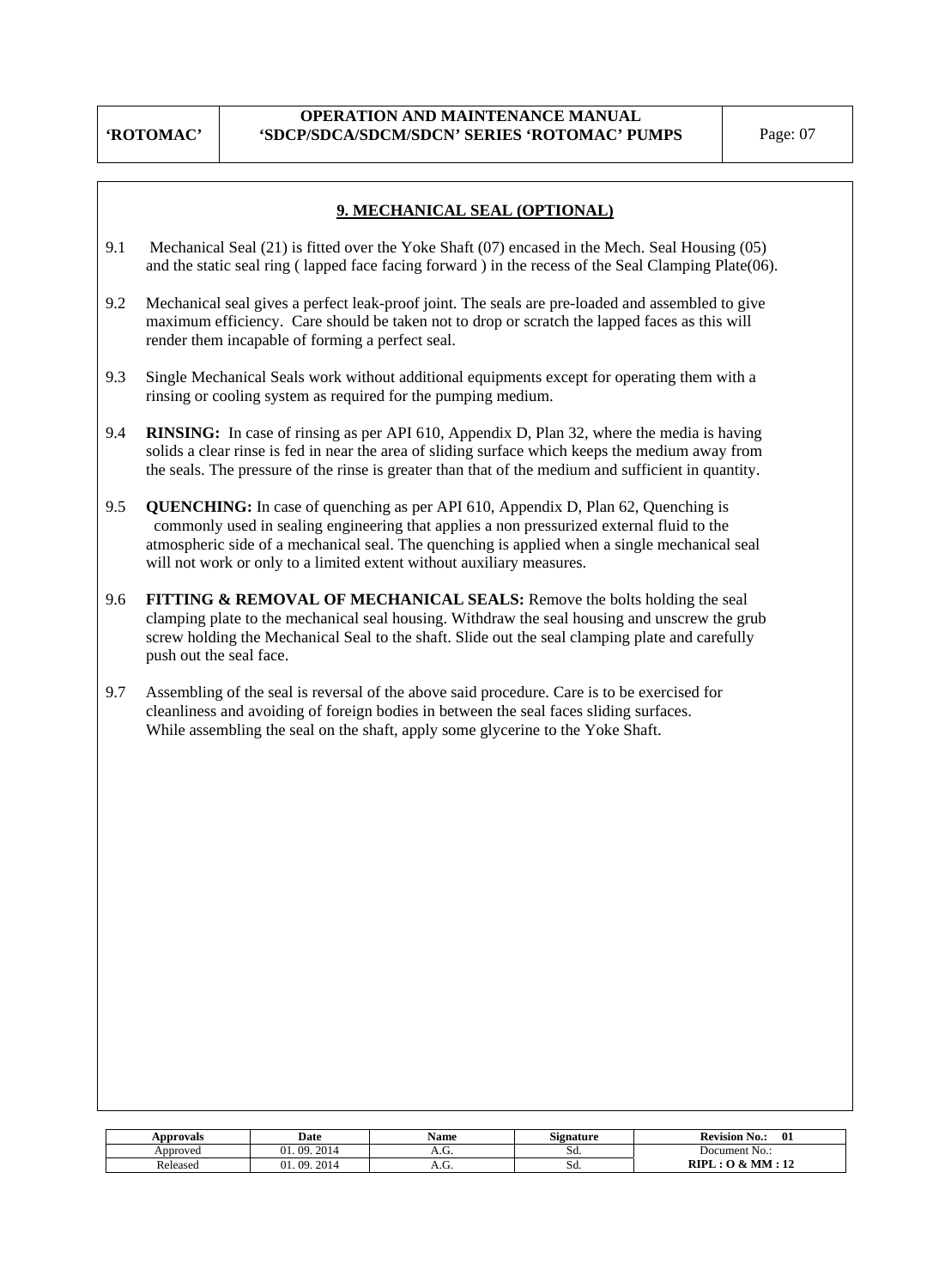# OPERATION AND MAINTENANCE MANUAL 'SDCP/SDCA/SDCM/SDCN' SERIES 'ROTOMAC' PUMPS

**PAGE: 08** 

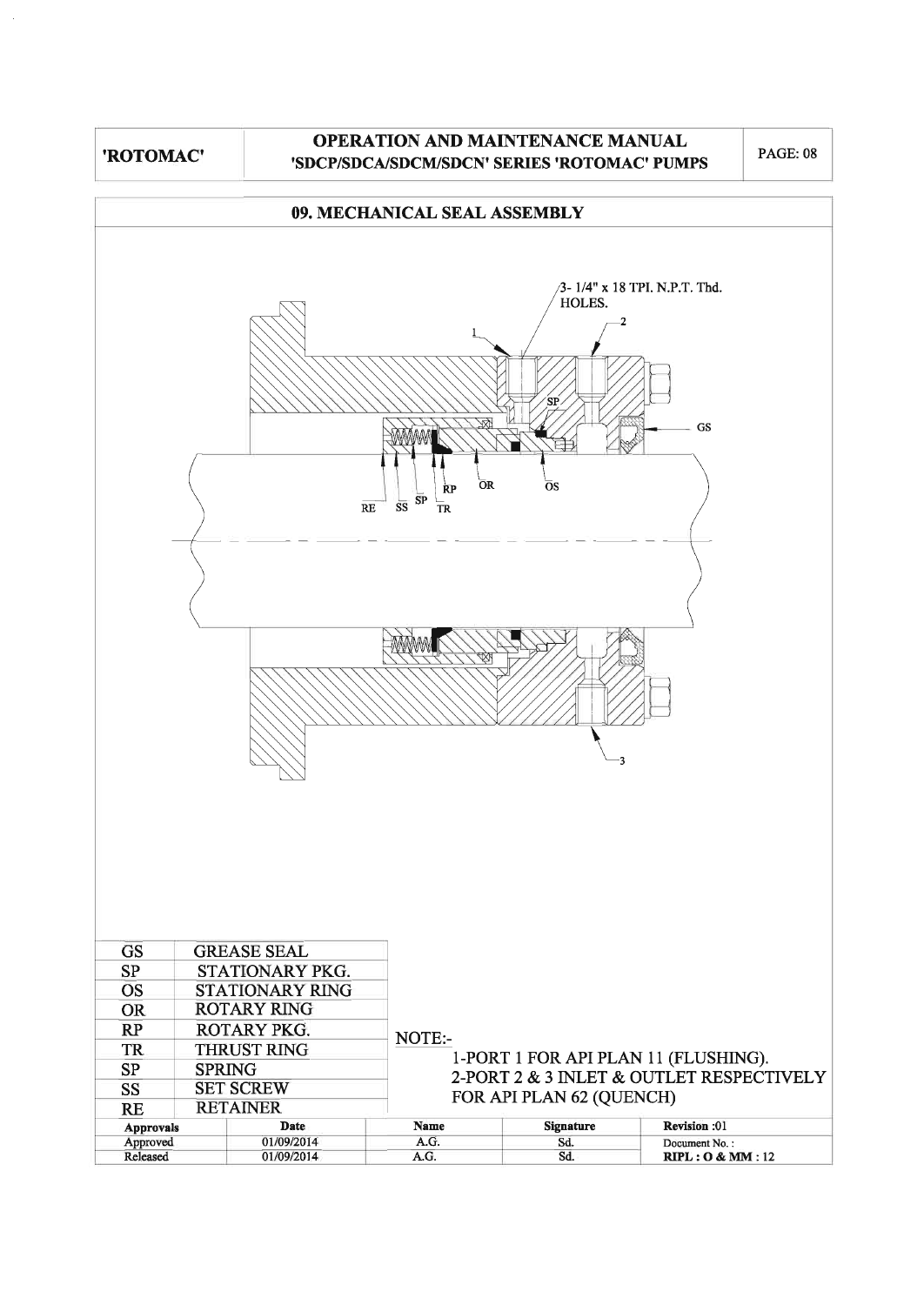| 'ROTOMAC'                                                                                                                                                                                                            | OPERATION AND MAINTENANCE MANUAL<br>'SDCP/SDCA/SDCM/SDCN' SERIES 'ROTOMAC' PUMPS                                                                                                                                                                                                                                                                                                                                             | Page: 09                                                                                                                                                                                                                                                              |  |  |  |  |  |  |  |  |  |  |
|----------------------------------------------------------------------------------------------------------------------------------------------------------------------------------------------------------------------|------------------------------------------------------------------------------------------------------------------------------------------------------------------------------------------------------------------------------------------------------------------------------------------------------------------------------------------------------------------------------------------------------------------------------|-----------------------------------------------------------------------------------------------------------------------------------------------------------------------------------------------------------------------------------------------------------------------|--|--|--|--|--|--|--|--|--|--|
| <b>10. MAINTENANCE AND SERVICE</b>                                                                                                                                                                                   |                                                                                                                                                                                                                                                                                                                                                                                                                              |                                                                                                                                                                                                                                                                       |  |  |  |  |  |  |  |  |  |  |
| Due to a simple assembly design of the Progressive Cavity Pumps, they need a little attention and replacements<br>but as per the Maintenance $\&$ Service practice, the following are attended at regular intervals: |                                                                                                                                                                                                                                                                                                                                                                                                                              |                                                                                                                                                                                                                                                                       |  |  |  |  |  |  |  |  |  |  |
| <b>Cleaning:</b>                                                                                                                                                                                                     | The pump should be regularly rinsed or cleaned where sedimentation deposits of<br>medium is likely.                                                                                                                                                                                                                                                                                                                          |                                                                                                                                                                                                                                                                       |  |  |  |  |  |  |  |  |  |  |
| <b>Temporary</b><br>Shutdown:                                                                                                                                                                                        | If the pump is stopped temporarily for some time, the pump should be rinsed /cleaned<br>if the medium tends to solidify/harden and glue up the Mechanical Seal.                                                                                                                                                                                                                                                              |                                                                                                                                                                                                                                                                       |  |  |  |  |  |  |  |  |  |  |
| Stator:                                                                                                                                                                                                              | tight package in a cool/dry place away from light.                                                                                                                                                                                                                                                                                                                                                                           | When stopped for a long period, the elastomer along the contact line between the rotor<br>and stator may become permanently distorted and this will increase the breakaway<br>torque. It is advised to remove the stator from the pump and the same is stored in air- |  |  |  |  |  |  |  |  |  |  |
|                                                                                                                                                                                                                      | This case applies to Standby Pumps as well and they are to be operated from time to<br>time otherwise the pump may seize when being started up.                                                                                                                                                                                                                                                                              |                                                                                                                                                                                                                                                                       |  |  |  |  |  |  |  |  |  |  |
| Rotor:                                                                                                                                                                                                               | When stored for a long period, support on wooden blocks and cover to protect from<br>damage.                                                                                                                                                                                                                                                                                                                                 |                                                                                                                                                                                                                                                                       |  |  |  |  |  |  |  |  |  |  |
| <b>Bearings:</b>                                                                                                                                                                                                     | The Pump is not having bearings of its own and as the Motor is directly coupled to the<br>pump, the bearings of the motor are to be taken care of. Periodical servicing of the<br>motor is to be carried out as per the maintenance schedule for the Electrical Motors.                                                                                                                                                      |                                                                                                                                                                                                                                                                       |  |  |  |  |  |  |  |  |  |  |
| <b>Gland</b><br>Packing:                                                                                                                                                                                             | As a regular maintenance practice, the Gland Packing (20) might be changed by simply<br>unscrewing the Hex. Nuts $(30)$ and sliding back the Gland $(04)$ over the Yoke Shaft $(07)$ .<br>Fill-in the required size $&$ rings of Gland Packing (20) and replace the Gland (04) to the<br>stuffing box Studs (29). Tighten the Gland (04) as required with the Hex. Nuts placing<br>the Spring Washer in between $(30\&31)$ . |                                                                                                                                                                                                                                                                       |  |  |  |  |  |  |  |  |  |  |
| Lubrication:                                                                                                                                                                                                         | 'SDCP/SDCA/SDCM/SDCN'SERIES 'ROTOMAC' Pump Yoke Shafts (07) are directly<br>mounted on to the Prime Mover Shafts eliminating the bearings to support the Yoke Shaft (07)<br>and as such, the bearings of the Prime Movers shall be lubricated with grease during the service<br>of the same. Also, if the Prime Mover is a geared motor; oil level should be maintained in the<br>gear box                                   |                                                                                                                                                                                                                                                                       |  |  |  |  |  |  |  |  |  |  |
|                                                                                                                                                                                                                      |                                                                                                                                                                                                                                                                                                                                                                                                                              |                                                                                                                                                                                                                                                                       |  |  |  |  |  |  |  |  |  |  |
|                                                                                                                                                                                                                      |                                                                                                                                                                                                                                                                                                                                                                                                                              |                                                                                                                                                                                                                                                                       |  |  |  |  |  |  |  |  |  |  |
|                                                                                                                                                                                                                      |                                                                                                                                                                                                                                                                                                                                                                                                                              |                                                                                                                                                                                                                                                                       |  |  |  |  |  |  |  |  |  |  |
|                                                                                                                                                                                                                      |                                                                                                                                                                                                                                                                                                                                                                                                                              |                                                                                                                                                                                                                                                                       |  |  |  |  |  |  |  |  |  |  |

| Approvals | Date             | Name | $\sim$<br>Signature | 01<br><b>Revision</b><br>N0.:   |
|-----------|------------------|------|---------------------|---------------------------------|
| Approved  | 2014<br>09<br>01 | л.ч. | JЧ.                 | Document No.:                   |
| Released  | 2014<br>ng<br>Λ1 | л.ч. | ou.                 | RIPI<br>MM<br>$\mathbf{1}$<br>. |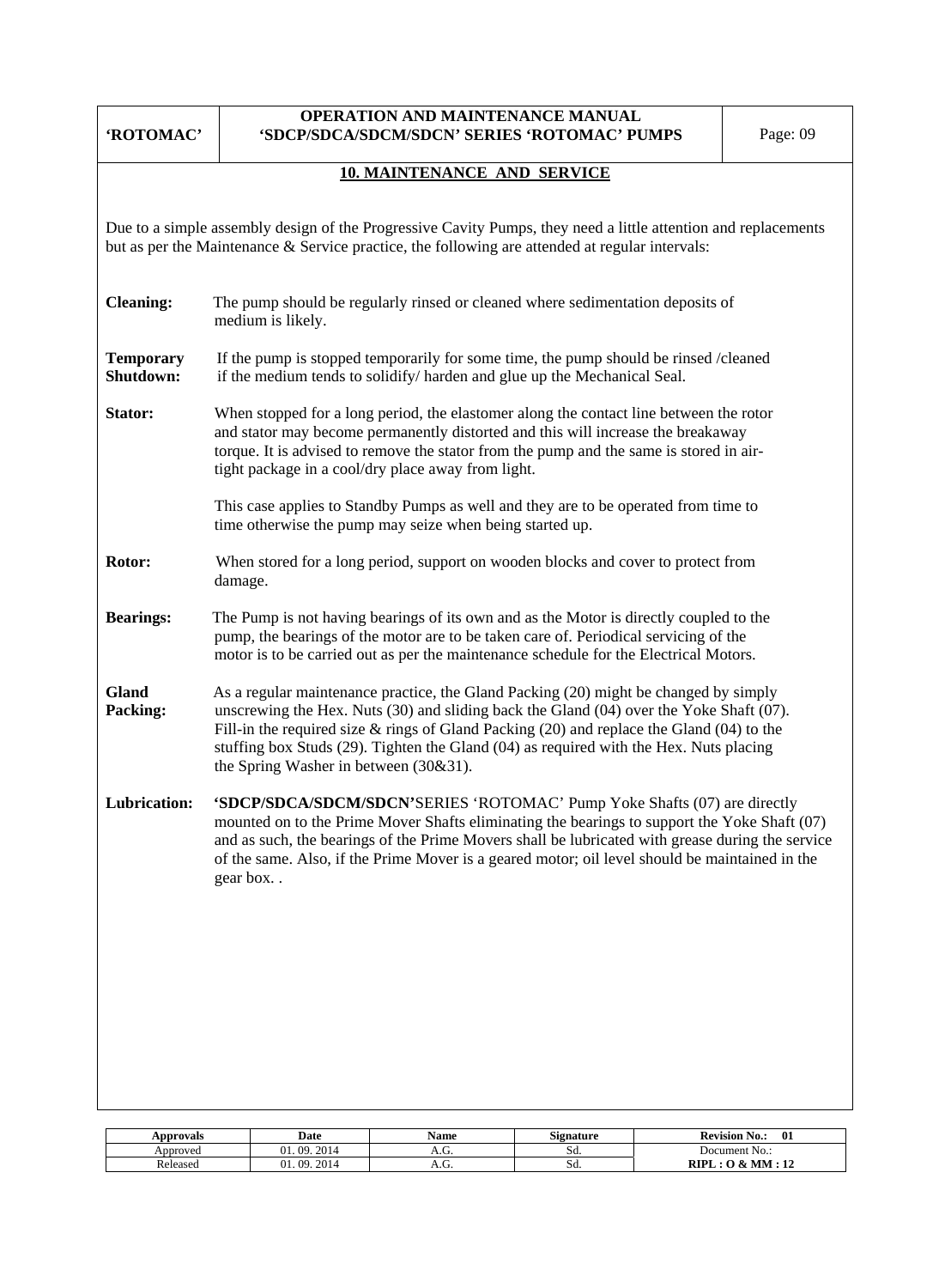# **OPERATION AND MAINTENANCE MANUAL** 'SDCP/SDCA/SDCM/SDCN' SERIES 'ROTOMAC' PUMPS

**PAGE: 10** 

|                                |                               |                                 |                         |                               |                            |                   |                          |                                   |                                  |                           |                           |                                   |                                 |                         |                   |                                                                | 11. FAULT FINDING & REMEDYING                                                                                                                                                                                                                                                                                           |  |  |  |  |  |
|--------------------------------|-------------------------------|---------------------------------|-------------------------|-------------------------------|----------------------------|-------------------|--------------------------|-----------------------------------|----------------------------------|---------------------------|---------------------------|-----------------------------------|---------------------------------|-------------------------|-------------------|----------------------------------------------------------------|-------------------------------------------------------------------------------------------------------------------------------------------------------------------------------------------------------------------------------------------------------------------------------------------------------------------------|--|--|--|--|--|
|                                |                               |                                 |                         |                               |                            |                   | <b>Possible Problems</b> |                                   |                                  |                           |                           |                                   |                                 |                         |                   |                                                                |                                                                                                                                                                                                                                                                                                                         |  |  |  |  |  |
| The pump is no longer starting | The pump is no longer sucking | The pumped medium is too little | The pressure is too low | The pumped medium is unstable | The pump is running loudly | The pump is stuck | The drive is overload    | The stator life time is too short | The rotor life time is too short | The shaft seal is leaking | Failure to deliver liquid | Pump looses liquid after starting | Vibration                       | Stuffing box over-heats | Bearing over-heat | Bearing wear rapidly                                           | The ROTOMAC pump is a well established<br>product which was thoroughly tested before<br>leaving the factory. If you use the pump in<br>keeping with your Order specification and<br>treat it in accordance with our operating<br>and Maintenance Instructions, it will run<br>satisfactorily for a long period of time. |  |  |  |  |  |
|                                |                               |                                 |                         |                               |                            |                   |                          |                                   |                                  |                           |                           |                                   |                                 |                         |                   |                                                                | <b>Possible Causes</b><br>(Remedy overleaf)                                                                                                                                                                                                                                                                             |  |  |  |  |  |
| $\ast$                         |                               |                                 |                         |                               |                            |                   | $\ast$                   |                                   |                                  |                           |                           |                                   |                                 |                         |                   |                                                                | In new pumps or stators : the static friction is too great.                                                                                                                                                                                                                                                             |  |  |  |  |  |
| $\overline{\ast}$              |                               |                                 | $**$                    |                               |                            |                   | $\ast$                   |                                   |                                  |                           |                           |                                   |                                 |                         |                   |                                                                | The pump electrical equipment is not compatible with the electrical supply.                                                                                                                                                                                                                                             |  |  |  |  |  |
|                                |                               | $\ast$                          |                         |                               |                            |                   |                          | ***                               |                                  |                           |                           |                                   |                                 |                         |                   |                                                                | The pressure is too high.                                                                                                                                                                                                                                                                                               |  |  |  |  |  |
| $\ast$                         |                               |                                 |                         |                               |                            |                   | $**$                     |                                   |                                  |                           |                           |                                   |                                 |                         |                   |                                                                | There are foreign bodies in the pump.                                                                                                                                                                                                                                                                                   |  |  |  |  |  |
| $\overline{\ast}$              |                               |                                 |                         |                               |                            |                   | ****                     |                                   |                                  |                           |                           |                                   |                                 |                         |                   |                                                                | The temperarture of the liquid medium is too high, the stator is too ductile.                                                                                                                                                                                                                                           |  |  |  |  |  |
| $\ast$                         |                               |                                 |                         |                               |                            |                   | ***                      |                                   |                                  |                           |                           |                                   |                                 |                         |                   |                                                                | The stator has swollen, the elastomer is not compatible with the medium.                                                                                                                                                                                                                                                |  |  |  |  |  |
| $\overline{\ast}$              |                               |                                 |                         |                               |                            |                   | ***                      |                                   |                                  |                           |                           |                                   |                                 |                         |                   |                                                                | The solids content of the medium is too high and leads to blockages.                                                                                                                                                                                                                                                    |  |  |  |  |  |
| $\overline{\ast}$              |                               |                                 |                         |                               |                            |                   | *****                    |                                   |                                  |                           |                           |                                   |                                 |                         |                   |                                                                | The liquid medium sediments or hardens when left to stand.                                                                                                                                                                                                                                                              |  |  |  |  |  |
|                                |                               |                                 | ***                     |                               |                            |                   |                          |                                   |                                  |                           |                           |                                   | ***                             |                         |                   |                                                                | There is air or vapour in the suction pipe.                                                                                                                                                                                                                                                                             |  |  |  |  |  |
|                                |                               |                                 | ****                    |                               |                            |                   |                          |                                   |                                  |                           |                           | $**$                              |                                 |                         |                   |                                                                | The suction pipe is leaking.                                                                                                                                                                                                                                                                                            |  |  |  |  |  |
|                                |                               |                                 | ****                    |                               |                            |                   |                          |                                   |                                  |                           |                           | $**$                              |                                 |                         |                   |                                                                | The shaft seal is leaking.                                                                                                                                                                                                                                                                                              |  |  |  |  |  |
|                                |                               |                                 | $**$                    |                               |                            |                   |                          |                                   |                                  |                           | $\overline{\ast}$         |                                   |                                 |                         |                   |                                                                | The rpm is too low.                                                                                                                                                                                                                                                                                                     |  |  |  |  |  |
|                                |                               |                                 | ***                     |                               |                            |                   |                          |                                   |                                  |                           | $\overline{\ast}$         |                                   |                                 |                         |                   |                                                                | With reduced diameter rotor : operating temperature has not been reached.                                                                                                                                                                                                                                               |  |  |  |  |  |
|                                |                               |                                 | ****                    |                               |                            |                   |                          |                                   | $**$                             |                           |                           |                                   | $\ast$                          |                         |                   |                                                                | The suction is too great or pressure too low (cavitation).                                                                                                                                                                                                                                                              |  |  |  |  |  |
|                                |                               |                                 | $**$                    |                               |                            |                   | ****                     |                                   |                                  |                           |                           |                                   | $\overline{\ast}$               |                         |                   |                                                                | The pump is running dry.                                                                                                                                                                                                                                                                                                |  |  |  |  |  |
|                                |                               |                                 | ***                     |                               | $\ast$                     |                   |                          |                                   |                                  |                           | ∗                         |                                   | $\overline{\ast}$               |                         |                   |                                                                | The stator is worn out, or temperature of liquid is too low.                                                                                                                                                                                                                                                            |  |  |  |  |  |
|                                |                               |                                 | ***                     |                               | $\overline{\ast}$          |                   |                          |                                   | $**$                             |                           | $\star$                   |                                   | $\overline{\ast}$               |                         |                   |                                                                | The stator material is brittle.                                                                                                                                                                                                                                                                                         |  |  |  |  |  |
|                                |                               |                                 | ***                     |                               | $\overline{\ast}$          |                   |                          | $\overline{\ast}$                 |                                  |                           | $\ast$                    |                                   | $\overline{\ast}$               |                         |                   |                                                                | The rotor is worn out.                                                                                                                                                                                                                                                                                                  |  |  |  |  |  |
|                                |                               |                                 |                         |                               | $\overline{\ast}$          |                   |                          |                                   |                                  |                           |                           |                                   | $\ast$                          |                         |                   |                                                                | The joints are worn out.                                                                                                                                                                                                                                                                                                |  |  |  |  |  |
|                                |                               |                                 |                         |                               | $\overline{\ast}$          |                   |                          |                                   |                                  |                           |                           |                                   | $\overline{\ast}$               |                         |                   | ∗∗                                                             | The pump and drive are not axially aligned.                                                                                                                                                                                                                                                                             |  |  |  |  |  |
|                                |                               |                                 |                         |                               | $\overline{\ast}$          |                   |                          |                                   |                                  |                           |                           |                                   | $\overline{\ast}$               |                         |                   |                                                                | The elastic element of the coupling is worn out.                                                                                                                                                                                                                                                                        |  |  |  |  |  |
|                                |                               |                                 |                         |                               | ∗                          |                   |                          |                                   |                                  | *                         |                           |                                   | $\ast$                          |                         | ∗                 |                                                                | The bearings are destroyed.                                                                                                                                                                                                                                                                                             |  |  |  |  |  |
|                                |                               |                                 |                         |                               |                            |                   | ∗                        |                                   |                                  |                           |                           |                                   |                                 |                         |                   | $\ast$                                                         | The rpm is too high.                                                                                                                                                                                                                                                                                                    |  |  |  |  |  |
|                                |                               |                                 |                         |                               |                            |                   | ∗                        |                                   |                                  |                           |                           |                                   |                                 |                         |                   |                                                                | The viscosity is too high.                                                                                                                                                                                                                                                                                              |  |  |  |  |  |
|                                |                               |                                 |                         |                               |                            |                   | $\ast$                   |                                   |                                  |                           |                           |                                   |                                 |                         |                   |                                                                | The specific weight of the medium is too high.                                                                                                                                                                                                                                                                          |  |  |  |  |  |
|                                |                               |                                 |                         |                               |                            |                   | $\overline{\ast}$        |                                   |                                  | ∗                         |                           |                                   |                                 | $\ast$                  |                   |                                                                | The stuffing box is incorrectly tightened.                                                                                                                                                                                                                                                                              |  |  |  |  |  |
|                                |                               |                                 |                         |                               |                            |                   |                          |                                   |                                  | ∗                         |                           |                                   |                                 |                         |                   |                                                                | The packing is not suited to the liquid medium.                                                                                                                                                                                                                                                                         |  |  |  |  |  |
|                                | ∗                             |                                 |                         |                               |                            |                   |                          |                                   |                                  |                           | $**$                      |                                   |                                 |                         |                   |                                                                | Mechanical seal : rotation is incorrect.                                                                                                                                                                                                                                                                                |  |  |  |  |  |
|                                |                               |                                 |                         |                               |                            |                   |                          |                                   |                                  | $\ast$                    |                           |                                   |                                 |                         |                   | Mechanical seal : mechanical seal and mating ring have failed. |                                                                                                                                                                                                                                                                                                                         |  |  |  |  |  |
|                                |                               |                                 |                         |                               |                            |                   |                          |                                   |                                  | $\ast$                    |                           |                                   |                                 |                         |                   | Mechanical seal : elastomers damaged, swollen or brittle.      |                                                                                                                                                                                                                                                                                                                         |  |  |  |  |  |
|                                |                               |                                 |                         |                               |                            |                   |                          |                                   |                                  |                           |                           |                                   | ***                             |                         |                   | NPSH available, too low.                                       |                                                                                                                                                                                                                                                                                                                         |  |  |  |  |  |
|                                |                               |                                 |                         |                               |                            |                   |                          |                                   |                                  |                           |                           |                                   |                                 |                         |                   | **<br>Insufficient lubrication of bearings.                    |                                                                                                                                                                                                                                                                                                                         |  |  |  |  |  |
|                                |                               |                                 |                         |                               |                            |                   |                          |                                   |                                  |                           |                           |                                   | $\ast$                          |                         |                   | ∗                                                              | Excessive tension of the drive belts.                                                                                                                                                                                                                                                                                   |  |  |  |  |  |
|                                |                               |                                 |                         |                               |                            |                   |                          |                                   |                                  |                           |                           |                                   |                                 |                         |                   |                                                                | <b>Signature</b><br>Revision :01                                                                                                                                                                                                                                                                                        |  |  |  |  |  |
|                                |                               |                                 | <b>Approvals</b>        |                               |                            |                   |                          |                                   |                                  |                           | <b>Date</b>               |                                   |                                 |                         |                   |                                                                | <b>Name</b><br>A.G.<br>Sd.<br>Document No.:                                                                                                                                                                                                                                                                             |  |  |  |  |  |
|                                | Approved<br>Released          |                                 |                         | 01/09/2014<br>01/09/2014      |                            |                   |                          |                                   |                                  |                           |                           |                                   | A.G.<br>Sd.<br>RIPL: O & MM: 12 |                         |                   |                                                                |                                                                                                                                                                                                                                                                                                                         |  |  |  |  |  |

# 11 EATH THEMINE & DEMENITIO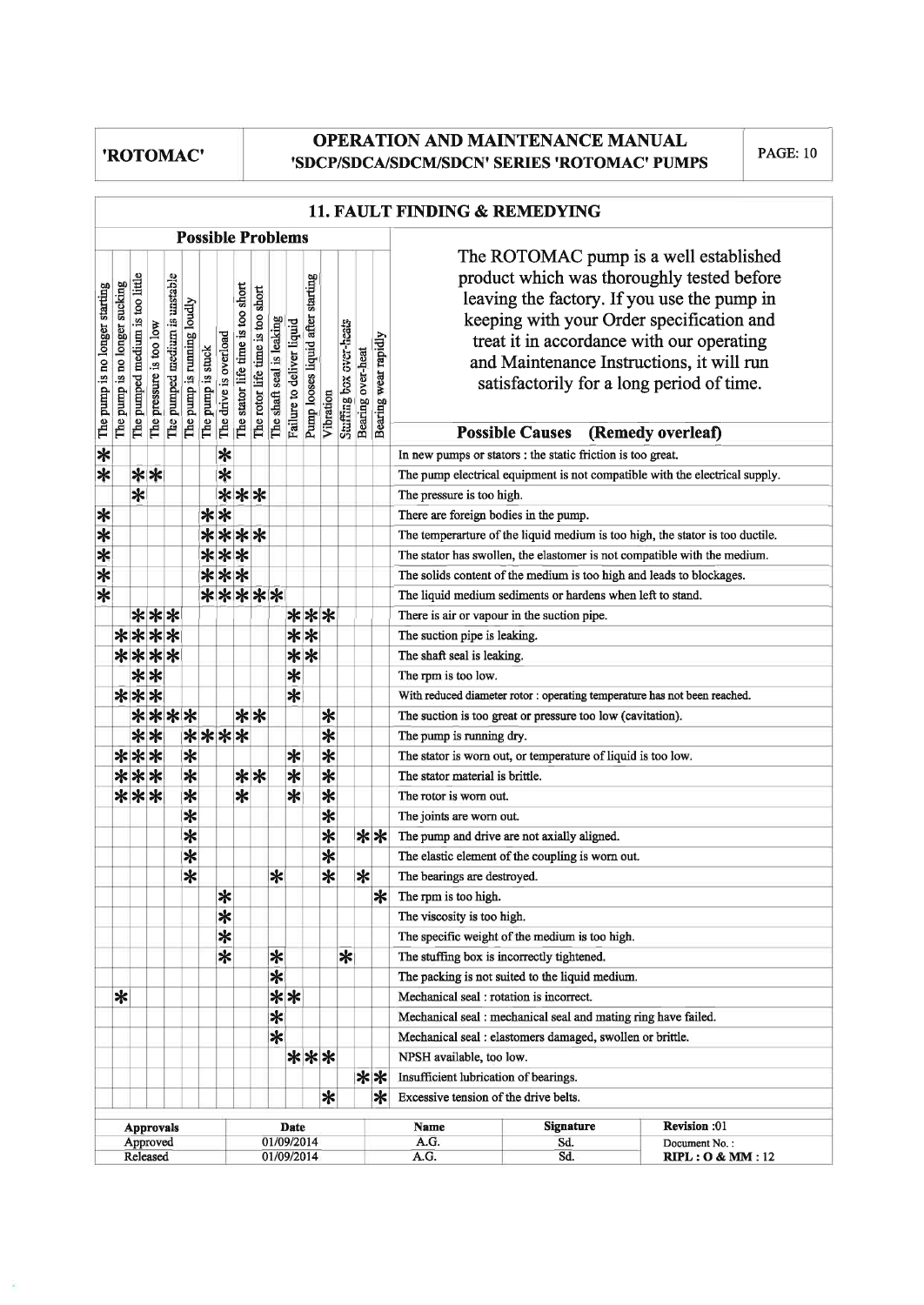# **OPERATION AND MAINTENANCE MANUAL** 'SDCP/SDCA/SDCM/SDCN' SERIES 'ROTOMAC' PUMPS

**PAGE: 11** 

|                                                                                |                                                                                                                                                                         | 11. FAULT FINDING & REMEDYING |                  |                  |  |  |  |  |  |  |  |
|--------------------------------------------------------------------------------|-------------------------------------------------------------------------------------------------------------------------------------------------------------------------|-------------------------------|------------------|------------------|--|--|--|--|--|--|--|
|                                                                                |                                                                                                                                                                         |                               |                  |                  |  |  |  |  |  |  |  |
|                                                                                |                                                                                                                                                                         |                               |                  |                  |  |  |  |  |  |  |  |
|                                                                                |                                                                                                                                                                         |                               |                  |                  |  |  |  |  |  |  |  |
|                                                                                |                                                                                                                                                                         |                               |                  |                  |  |  |  |  |  |  |  |
|                                                                                |                                                                                                                                                                         |                               |                  |                  |  |  |  |  |  |  |  |
|                                                                                |                                                                                                                                                                         |                               |                  |                  |  |  |  |  |  |  |  |
|                                                                                |                                                                                                                                                                         |                               |                  |                  |  |  |  |  |  |  |  |
|                                                                                |                                                                                                                                                                         |                               |                  |                  |  |  |  |  |  |  |  |
|                                                                                |                                                                                                                                                                         |                               |                  |                  |  |  |  |  |  |  |  |
|                                                                                |                                                                                                                                                                         | <b>Remedy</b>                 |                  |                  |  |  |  |  |  |  |  |
|                                                                                | Fill the pump up, then pump through manually using a suitable appliance; if necessary use glycerine as lubricant in the stator.                                         |                               |                  |                  |  |  |  |  |  |  |  |
|                                                                                | Check order information. Examine electrical installation (possibly 2 phase operation).                                                                                  |                               |                  |                  |  |  |  |  |  |  |  |
|                                                                                | Measure the pressure with a manometer and check against order details. Reduce the pressure or change the drive.<br>Remove foreign bodies and eliminate possible damage. |                               |                  |                  |  |  |  |  |  |  |  |
|                                                                                | If the liquid medium temperature cannot be lowered, use a reduced diameter rotor.                                                                                       |                               |                  |                  |  |  |  |  |  |  |  |
|                                                                                | Check whether the liquid medium agrees with the order requirements. Possibly change stator material.                                                                    |                               |                  |                  |  |  |  |  |  |  |  |
| Increase the liqud part of the medium.                                         |                                                                                                                                                                         |                               |                  |                  |  |  |  |  |  |  |  |
|                                                                                | Clean the pump and rinse through after each run.                                                                                                                        |                               |                  |                  |  |  |  |  |  |  |  |
|                                                                                | Increase the suction liquid level, prevent turbulance and air bubble at the inlet.                                                                                      |                               |                  |                  |  |  |  |  |  |  |  |
| Check seal and tighten pipe connections.                                       |                                                                                                                                                                         |                               |                  |                  |  |  |  |  |  |  |  |
|                                                                                | Stuffing box : tighten or renew. Mechanical seal : renew seals, eliminate solid deposits.                                                                               |                               |                  |                  |  |  |  |  |  |  |  |
|                                                                                | In the case of adjustable drives : increase the rpm. If necessary change the drive.                                                                                     |                               |                  |                  |  |  |  |  |  |  |  |
|                                                                                | Warm up the pump (stator) to operating temperature first of all.                                                                                                        |                               |                  |                  |  |  |  |  |  |  |  |
|                                                                                | Decrease suction resistance, lower the temperature of the liquid medium, install the pump at a lower location.                                                          |                               |                  |                  |  |  |  |  |  |  |  |
|                                                                                | Fill up the pump, provide for dry running protection, move the pipes.                                                                                                   |                               |                  |                  |  |  |  |  |  |  |  |
|                                                                                | Replace with a new stator or ensure correct liquid temperature.                                                                                                         |                               |                  |                  |  |  |  |  |  |  |  |
|                                                                                | Fit a new stator. Check the liquid medium agrees with order details; if necessary change the stator material.                                                           |                               |                  |                  |  |  |  |  |  |  |  |
|                                                                                | Change rotor, establish the cause. Wear and tear, corrosion, cavitation; if necessary change to a different material or coating.                                        |                               |                  |                  |  |  |  |  |  |  |  |
| Re-align the unit.                                                             | Replace relevant parts, carefully reseal and lubricate.                                                                                                                 |                               |                  |                  |  |  |  |  |  |  |  |
|                                                                                | Use a new connection and re-align the pump.                                                                                                                             |                               |                  |                  |  |  |  |  |  |  |  |
|                                                                                | Replace bearing, lubricate, reseal. At higher temperatures observe the lubricant and the bearing.                                                                       |                               |                  |                  |  |  |  |  |  |  |  |
|                                                                                | In the case of adjustable drives : lower the rpm.                                                                                                                       |                               |                  |                  |  |  |  |  |  |  |  |
|                                                                                | Measure the viscosity and compare with order details. If necessary adjust viscosity or change the drive.                                                                |                               |                  |                  |  |  |  |  |  |  |  |
|                                                                                | Measure specific weight and compare with order details. If necessary adjust specific weight or change the drive.                                                        |                               |                  |                  |  |  |  |  |  |  |  |
|                                                                                | Service stuffing box according to page 3 (6.1), if necessary renew worn shaft.                                                                                          |                               |                  |                  |  |  |  |  |  |  |  |
|                                                                                | Replace fitted packing with another packing type.                                                                                                                       |                               |                  |                  |  |  |  |  |  |  |  |
| Change electrical connection.                                                  |                                                                                                                                                                         |                               |                  |                  |  |  |  |  |  |  |  |
| Replace relevant rings with new ones.                                          |                                                                                                                                                                         |                               |                  |                  |  |  |  |  |  |  |  |
|                                                                                | Replace elastomers. Check whether the liquid medium agrees with order details, if necessary change material.                                                            |                               |                  |                  |  |  |  |  |  |  |  |
|                                                                                | Make necessary arrangement to meet the $NPSH(r)$ of the pump.                                                                                                           |                               |                  |                  |  |  |  |  |  |  |  |
|                                                                                | Inspect and re-grease the bearings sufficiently.                                                                                                                        |                               |                  |                  |  |  |  |  |  |  |  |
| Re-adjust the drive belts tension only to requirement without over tightening. |                                                                                                                                                                         |                               |                  |                  |  |  |  |  |  |  |  |
| <b>Approvals</b>                                                               | Date                                                                                                                                                                    | Name                          | <b>Signature</b> | Revision :01     |  |  |  |  |  |  |  |
| Approved                                                                       | 01/09/2014                                                                                                                                                              | A.G.                          | Sd.<br>Sd.       | Document No.:    |  |  |  |  |  |  |  |
| Released                                                                       | 01/09/2014                                                                                                                                                              | A.G.                          |                  | RIPL: O & MM: 12 |  |  |  |  |  |  |  |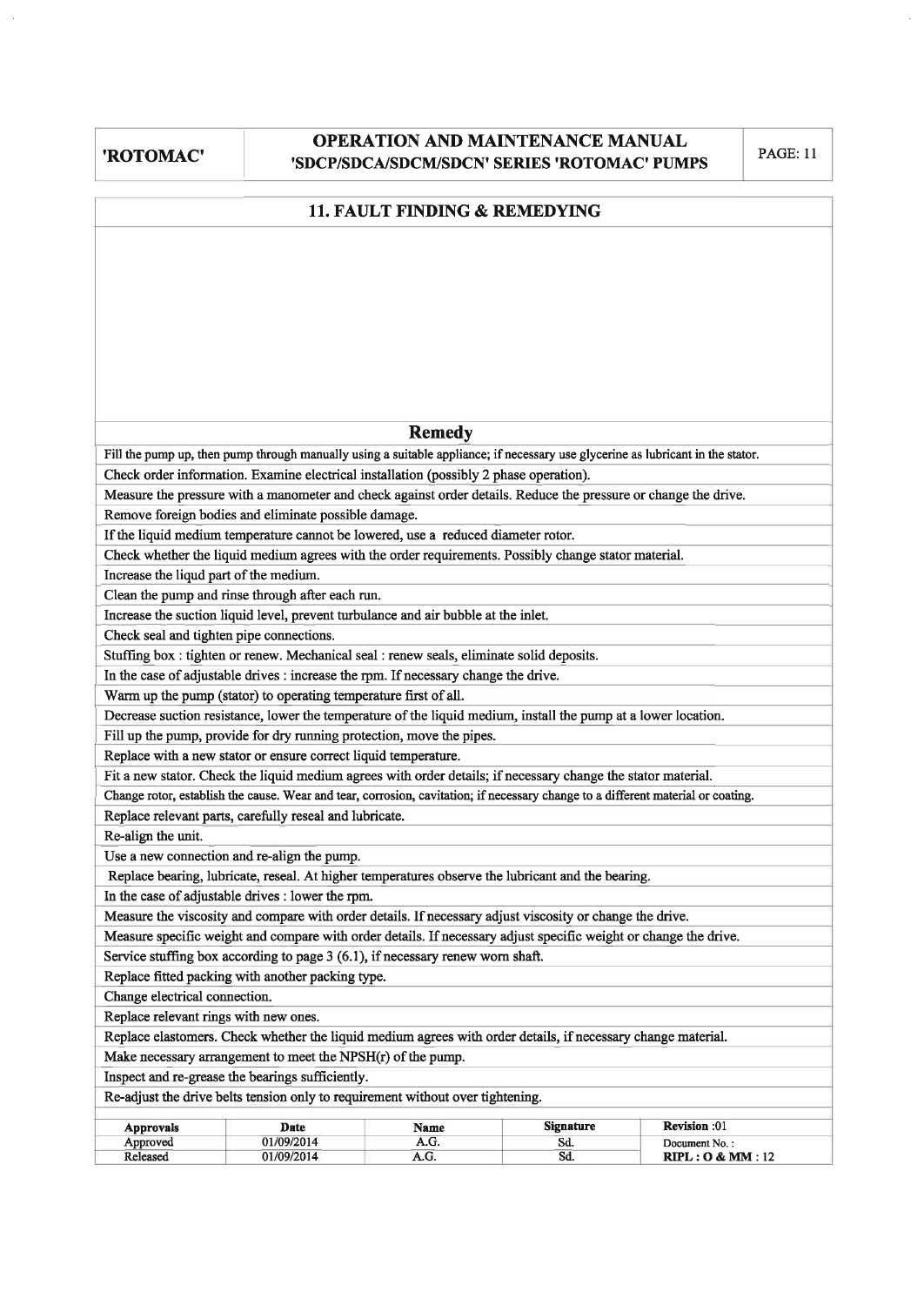# OPERATION AND MAINTENANCE MANUAL 'SDCP/SDCA/SDCM/SDCN' SERIES 'ROTOMAC' PUMPS

**PAGE: 12** 

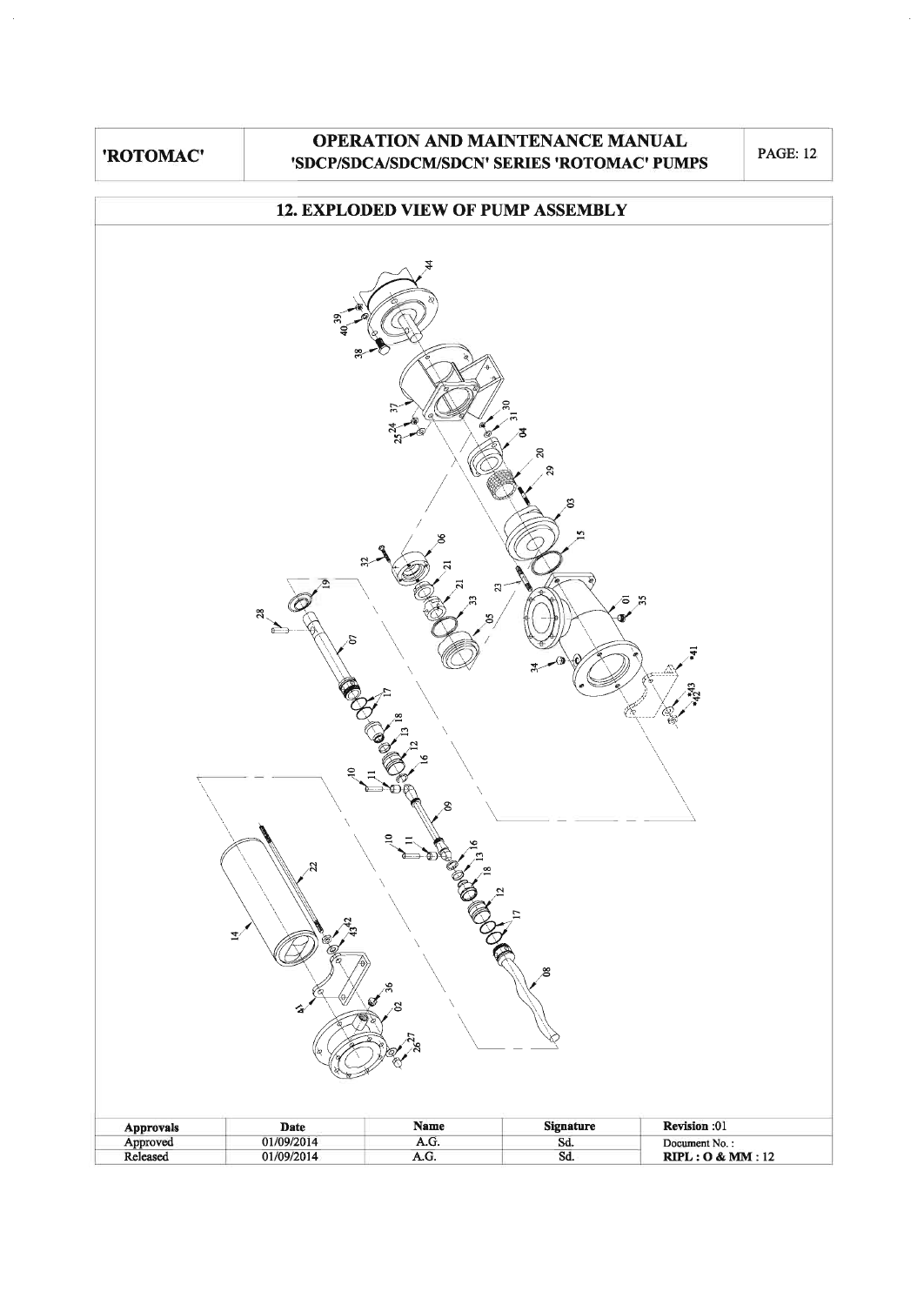# OPERATION AND MAINTENANCE MANUAL 'SDCP/SDCA/SDCM/SDCN' SERIES 'ROTOMAC' PUMPS

**PAGE: 13** 

| ID No.          | Item                                       |            | No. Off Part No. |
|-----------------|--------------------------------------------|------------|------------------|
| 01              | <b>PUMP HOUSING</b>                        | 01         | 003              |
| 02              | <b>END COVER</b>                           | 01         | 004              |
| 03              | <b>STUFFING BOX</b>                        | 01         | 006              |
| 04              | <b>GLAND</b>                               | 01         | 007              |
| 05              | <b>MECH. SEAL HOUSING</b>                  | 01         | 008              |
| 06              | <b>SEAL CLAMPING PLATE</b>                 | 01         | 009              |
| 07              | YOKE SHAFT                                 | 01         | 149              |
| 08              | <b>ROTOR</b>                               | 01         | 023              |
| 09              | <b>COUPLING ROD</b>                        | 01         | 014              |
| 10              | <b>COUPLING ROD PIN</b>                    | 02         | 015              |
| 11              | <b>COUPLING ROD BUSH</b>                   | 02         | 016              |
| 12              | PIN RETAINER SLEEVE                        | 02         | 017              |
| 13              | <b>BOOT SEAL RETAINER</b>                  | 02         | 018              |
| 14              | <b>BONDED STATOR</b>                       | 01         | 025              |
| 15              | "O" RING for Pump Housing                  | 01         | 026              |
| 16              | "O" RING for Coupling Rod                  | 02         | 028              |
| 17              | "O" RING for Pin Retainer Sleeve           | 04         | 029              |
| 18              | <b>BOOT SEAL</b>                           | 02         | 024              |
| 19              | <b>WATER THROWER</b>                       | 01         | 030              |
| 20              | <b>GLAND PACKING</b>                       | <b>SET</b> | 033              |
| 21              | <b>MECH SEAL</b>                           | 01         | 034              |
| 22              | <b>TIE ROD</b>                             | 04         | 036              |
| 23              | <b>STUD</b> for Pump Housing               | 04         | 037              |
| 24              | HEX. NUT for Pump Housing Stud             | 04         | 038              |
| 25              | <b>SPRING WASHER for Pump Housing Stud</b> | 04         | 039              |
| 26              | DOME NUT for Tie Rod                       | 04         | 040              |
| 27              | SPRING WASHER for Tie Rod Dome Nut         | 04         | 041              |
| 28              | YOKE PIN                                   | 01         | 150              |
| 29              | <b>STUD</b> for Stuffing Box               | 02         | 046              |
| 30              | HEX. NUT for Stuffing Box Stud             | 02         | 047              |
| 31              | <b>SPRING WASHER for Stuffing Box Stud</b> | 02         | 048              |
| 32              | HEX. BOLT for Mech. Seal Housing           | 04         | 049              |
| 33              | O RING for Seal Clamping Plate             | 01         | 050              |
| 34              | FILLING PLUG for Pump Housing              | 01         | 053              |
| 35              | DRAIN PLUG for Pump Hsg.                   | 01         | 051              |
| 36              | <b>DRAIN PLUG</b> for End Cover            | 01         | 052              |
| $\overline{37}$ | <b>BODY</b>                                | 01         | 073              |
| 38              | HEX. BOLT for PRIME MOVER & Body           | 04         | 078              |
| 39              | HEX. NUT for 38                            | 04         | 079              |
| 40              | <b>SPRING WASHER for 39</b>                | 04         | 080              |
| 41              | <b>SUPPORT PLATE</b>                       | 01         | 216              |
| 42              | HEX. NUT FOR SUPPORT PLATE                 | 02         | $\overline{042}$ |
| 43              | <b>SPRING WASHER FOR 42</b>                | 02         | 043              |
| 44              | <b>PRIME MOVER</b>                         | 01         | 300              |

# 12 DADTS I IST OF BUMB

# $NOTE:$

 $\sim$  WHEN PUMP SUPPLIED WITH MECHANICAL SEAL. \* FOR SELECTED SIZES.

| Approvals | Date       | <b>Name</b> | <b>Signature</b> | Revision :01     |
|-----------|------------|-------------|------------------|------------------|
| Approved  | 01/09/2014 | A.G.        | Sd.              | Document No.:    |
| Released  | 01/09/2014 | A.U.        | Sd.              | RIPL: O & MM: 12 |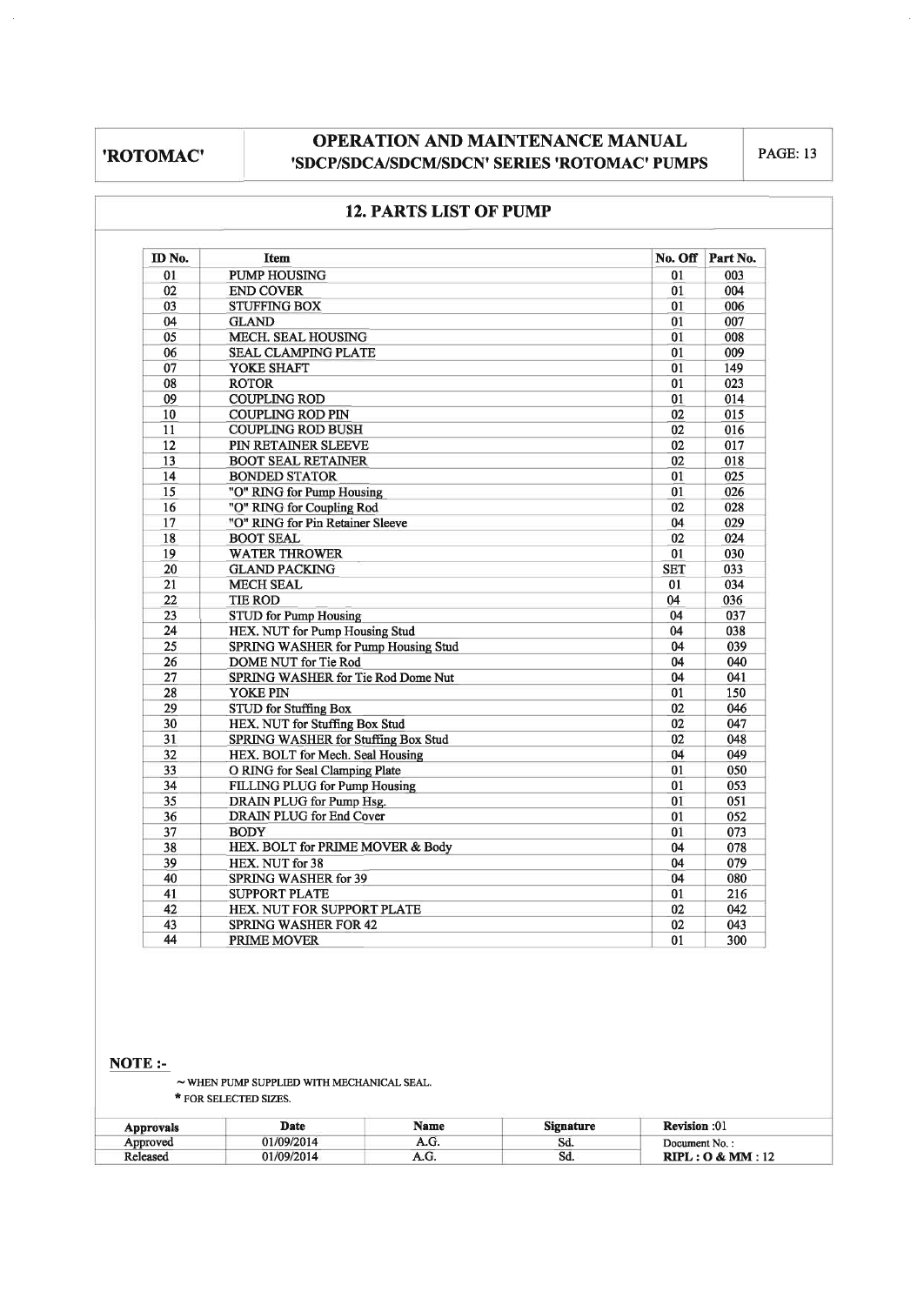### **ROTOMAC**

 $\mathbf{r}$ 

## **OPERATION AND MAINTENANCE MANUAL STANDARD PARTS DETAILS FOR 'SDCP/SDCA/SDCM/SDCN' SERIES 'ROTOMAC' PUMPS**

|                                    | 13.<br><b>STANDARD</b> | <b>PARTS</b>                 | <b>DETAILS</b>       |
|------------------------------------|------------------------|------------------------------|----------------------|
|                                    |                        |                              |                      |
| <b>Pump Type &amp; Size</b><br>SDC |                        | <b>Gland Packing (Sq.mm)</b> | Mech. Seal Size (mm) |
| <b>Variation</b>                   | <b>Size</b>            |                              | (DIN 24960)          |
| $\overline{\mathbf{P}}$            | 01561                  |                              |                      |
| ${\bf P}$                          | 01562                  |                              |                      |
| ${\bf P}$                          | 02081                  |                              |                      |
| ${\bf P}$                          | 02082                  |                              |                      |
| ${\bf P}$                          | 01601                  | $\sqrt{6}$                   | $28\,$               |
| ${\bf P}$                          | 01602                  |                              |                      |
| М                                  | 02101                  |                              |                      |
| $\mathbf M$                        | 02102                  |                              |                      |
| ${\bf P}$                          | 01564                  |                              |                      |
| ${\bf P}$                          | 01604                  |                              |                      |
| ${\bf P}$                          | 02084                  |                              |                      |
| ${\bf P}$                          | 02104                  |                              |                      |
| ${\bf P}$                          | 02301                  | $\sqrt{6}$                   | $28\,$               |
| ${\bf P}$                          | 02302                  |                              |                      |
| ${\bf P}$                          | 02501                  |                              |                      |
| ${\bf P}$                          | 02502                  |                              |                      |
| ${\bf P}$                          | 03501                  |                              |                      |
| $\overline{N}$                     | 02304                  |                              |                      |
| ${\bf P}$                          | 03121                  |                              |                      |
| ${\bf P}$                          | 03122                  |                              |                      |
| $\mathbf{M}$                       | 03841                  | $10\,$                       | $38\,$               |
| ${\bf N}$                          | 03842                  |                              |                      |
| ${\bf N}$                          | 04301                  |                              |                      |
| $\overline{P}$                     | 03124                  |                              |                      |
| ${\bf P}$                          | 04301                  |                              |                      |
| $\, {\bf P}$                       | 04161                  | $10\,$                       | 45                   |
| ${\bf P}$                          | 04162                  |                              |                      |
| $\, {\bf P}$                       | 03206                  |                              |                      |
| M                                  | 05201                  |                              |                      |
| $\, {\bf P}$                       | 05201                  |                              |                      |
| ${\bf P}$                          | 05202                  |                              |                      |
| ${\bf P}$                          | 05381                  |                              |                      |
| ${\bf P}$                          | 04164                  | $10\,$                       | 53                   |
| $\mathbf M$                        | 06241                  |                              |                      |
| $\mathbf M$                        | 06501                  |                              |                      |
| ${\bf P}$                          | 05004                  |                              |                      |
| ${\bf P}$                          | 05204                  |                              |                      |
| ${\bf P}$                          | 06241                  |                              |                      |
| ${\bf P}$<br>${\bf P}$             | 06242                  | $12\,$                       | 60                   |
| ${\bf P}$                          | 06501                  |                              |                      |
| ${\bf P}$                          | 06502<br>07281         |                              |                      |
| ${\bf P}$                          | 07282                  |                              |                      |
| ${\bf P}$                          | 07301                  |                              |                      |
| M                                  | 08321                  |                              |                      |
| $\overline{P}$                     | 06244                  |                              |                      |
| ${\bf P}$                          | 07284                  |                              |                      |
| $\, {\bf P}$                       | 08321                  |                              |                      |
| $\, {\bf P}$                       | 08322                  |                              |                      |
| $\, {\bf P}$                       | 09361                  | $16\,$                       | $70\,$               |
| $\, {\bf P}$                       | 09362                  |                              |                      |
| $\, {\bf P}$                       | 09881                  |                              |                      |
| $\, {\bf P}$                       | 09882                  |                              |                      |
| $\overline{P}$                     | 08324                  |                              |                      |
| ${\bf P}$                          | 10401                  |                              |                      |
| ${\bf P}$                          | 10402                  | $16\,$                       | 90                   |
| ${\bf P}$                          | 13521                  |                              |                      |
| ${\bf P}$                          | 13522                  |                              |                      |

Note: Variation SDCA denotes Auger cum Coupling Rod.

| Approvals | Date                               | Name | C.<br>Signature | $\blacksquare$<br>. .<br>01<br><b>Revision</b><br>No.: |
|-----------|------------------------------------|------|-----------------|--------------------------------------------------------|
| Approved  | 2014<br>09.<br>,,                  | A.U. | Sa.             | Document No.:                                          |
| Released  | 0.201<br>$^{\circ}$<br>$^{\Omega}$ | л.ч. | Sa.             | <b>RIP</b><br>, MM<br>$\sim$<br>$\mathcal{R}_{\tau}$   |